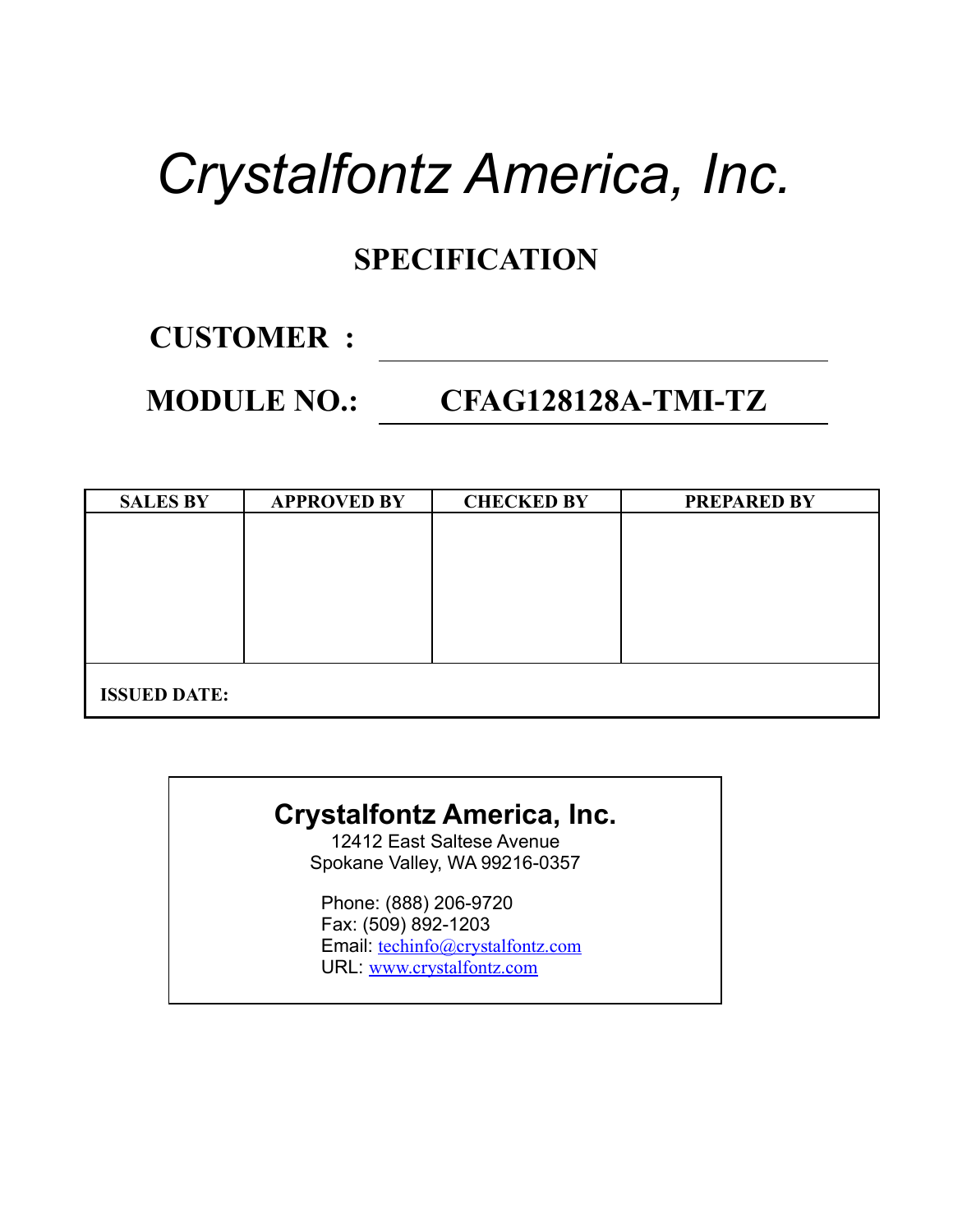### **Contents**

- 1.Module Classification Information
- 2.Precautions in use of LCD Modules
- 3.General Specification
- 4.Absolute Maximum Ratings
- 5.Electrical Characteristics
- 6.Optical Characteristics
- 7.Outline dimension and block diagram
- 8.Interface Pin Function
- 9.Display control instruction
- 10.Timing Characteristics
- 11.Reliability
- 12.Backlight Information
- 13. Material List of Components for RoHS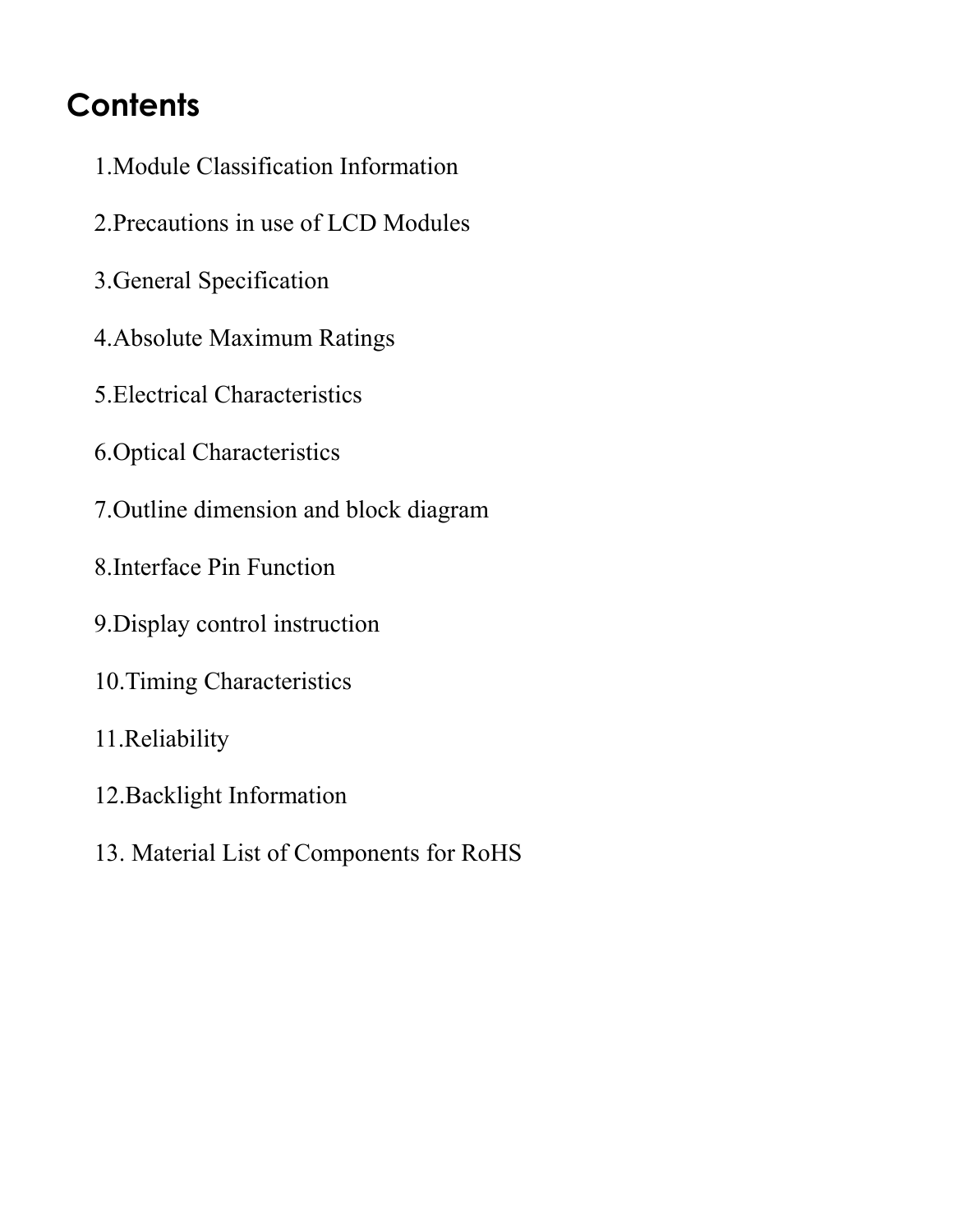#### **1.Module Classification Information**

|              | CFA G 128128 ATMI<br>TZ<br>$(4)$ (5) (6) (7)<br>(8)<br>(2)<br>(3)         |  |
|--------------|---------------------------------------------------------------------------|--|
| $^\circledR$ | Brand: CRYSTALFONTZ AMERICA, INC                                          |  |
|              | <i>©</i>  Display Type: H→Character Type, <b>G→Graphic Type</b>           |  |
|              | <b>3</b> Displays Logical Dimensions: 128 pixels by 128 pixels            |  |
|              | 4 Model PCB Variant: A                                                    |  |
| $\bigcap$    | $NT = 337' \cdot 1 = 11' \cdot 11'$<br>$\overline{D}$ 11.1 $\overline{T}$ |  |

|                         | prispiays logical Difficiisions. 120 praeis by 120 praeis |                                         |                                                                                   |  |  |
|-------------------------|-----------------------------------------------------------|-----------------------------------------|-----------------------------------------------------------------------------------|--|--|
| O                       | Model PCB Variant: A                                      |                                         |                                                                                   |  |  |
| $\overline{\mathbb{G}}$ | Backlight Type:                                           | $N \rightarrow W$ ithout backlight      | $T\rightarrow$ LED, White                                                         |  |  |
|                         |                                                           | $B \rightarrow EL$ , Blue green         | $A \rightarrow$ LED, Amber                                                        |  |  |
|                         |                                                           | $D\rightarrow EL$ , Green               | $R \rightarrow$ LED, Red                                                          |  |  |
|                         |                                                           | $W \rightarrow EL$ , White              | $O \rightarrow$ LED, Orange                                                       |  |  |
|                         |                                                           | $F \rightarrow CCFL$ , White            | G→LED, Green                                                                      |  |  |
|                         |                                                           | Y→LED, Yellow Green                     |                                                                                   |  |  |
| $\circledcirc$          | LCD Mode:                                                 | $B \rightarrow TN$ Positive, Gray       | $T \rightarrow FSTN$ Negative                                                     |  |  |
|                         |                                                           | $N \rightarrow TN$ Negative,            |                                                                                   |  |  |
|                         |                                                           | $G \rightarrow STN$ Positive, Gray      |                                                                                   |  |  |
|                         |                                                           | Y→STN Positive, Yellow Green            |                                                                                   |  |  |
|                         |                                                           | $M \rightarrow STN$ Negative, Blue      |                                                                                   |  |  |
|                         |                                                           | $F \rightarrow FSTN$ Positive           |                                                                                   |  |  |
| $  \oslash$             | <b>LCD</b> Polarizer                                      | A $\rightarrow$ Reflective, N.T, 6:00   | $H \rightarrow$ Transflective, W.T,6:00                                           |  |  |
|                         | Type/Temperature                                          | D $\rightarrow$ Reflective, N.T, 12:00  | $K \rightarrow$ Transflective, W.T.12:00                                          |  |  |
|                         | range/View                                                | $G \rightarrow$ Reflective, W. T, 6:00  | $C \rightarrow$ Transmissive, N.T,6:00                                            |  |  |
|                         | direction                                                 | J $\rightarrow$ Reflective, W. T, 12:00 | $F \rightarrow$ Transmissive, N.T,12:00                                           |  |  |
|                         |                                                           | $B\rightarrow$ Transflective, N.T,6:00  | $I \rightarrow$ Transmissive, W. T, 6:00                                          |  |  |
|                         |                                                           |                                         | E $\rightarrow$ Transflective, N.T.12:00  L $\rightarrow$ Transmissive, W.T.12:00 |  |  |
| $^\circledR$            | Special Code                                              |                                         | T $\rightarrow$ Built in Negative Voltage & Temperature Compensation              |  |  |
|                         |                                                           | $Z \rightarrow$ ICNT7086                |                                                                                   |  |  |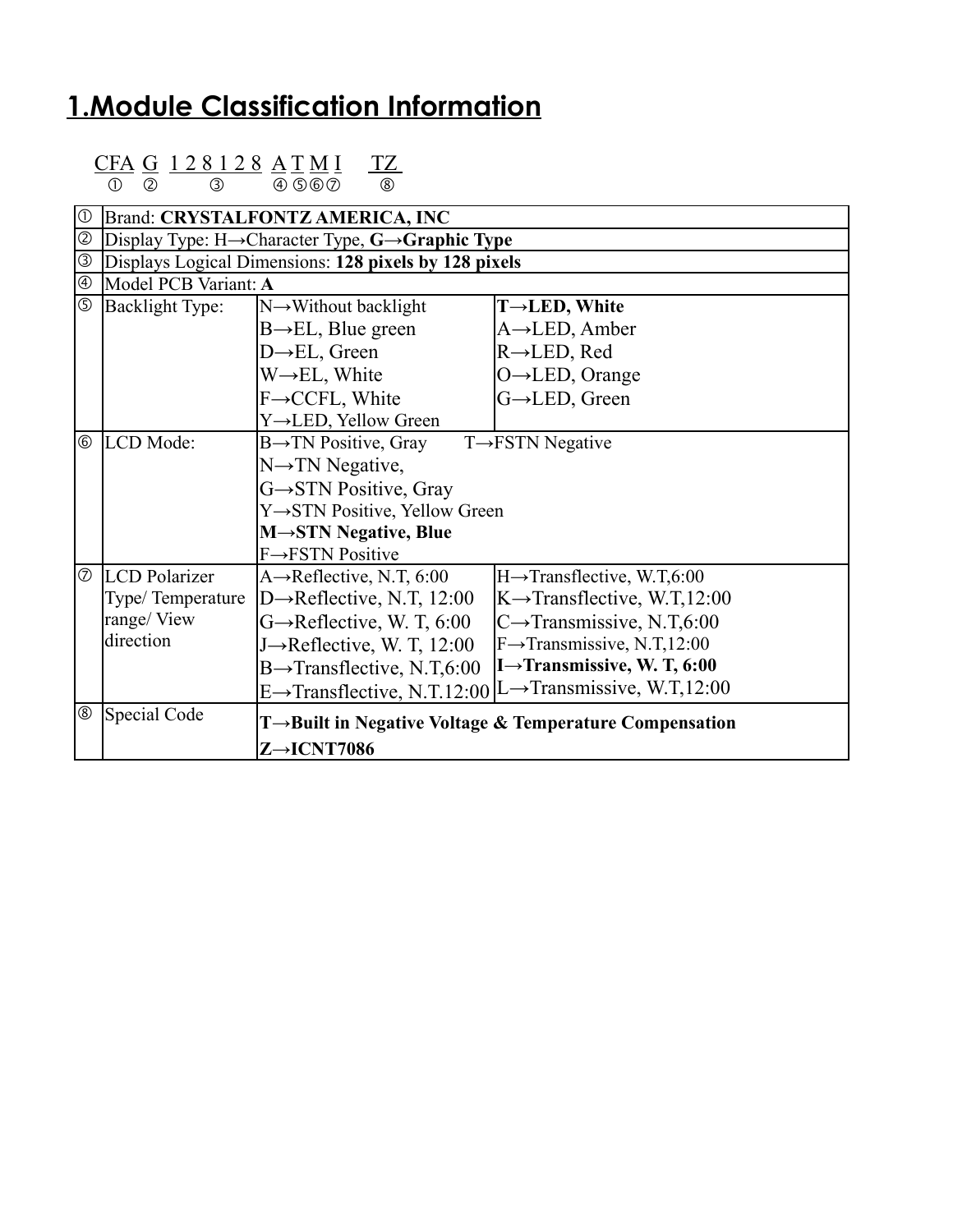### 2.Precautions in use of LCD Modules

- (1) Avoid applying excessive shocks to the module or making any alterations or modifications to it.
- (2) Don't make extra holes on the printed circuit board, modify its shape or change the components of LCD module.
- (3) Don't disassemble the LCM.
- (4) Don't operate it above the absolute maximum rating.
- (5) Don't drop, bend or twist LCM.
- (6) Soldering:only to the I/O terminals.
- (7) Storage:please storage in anti-static electricity container and clean environment.

### 3.General Specification

| <b>ITEM</b>      | <b>STANDARD VALUE</b>             | <b>UNIT</b> |  |
|------------------|-----------------------------------|-------------|--|
| Number of Dots   | $128 \times 128$                  |             |  |
| Module dimension | $85.0\times100.0\times14.5(MAX)$  | mm          |  |
| View area        | $62.0\times 62.0$                 | mm          |  |
| Active area      | 55.01×55.01                       | mm          |  |
| Dot size         | $0.4 \times 0.4$                  | mm          |  |
| Dot pitch        | $0.43 \times 0.43$                | mm          |  |
| LCD type         | STN, Transmissive, Negative, Blue |             |  |
| Duty             | 1/128                             |             |  |
| View direction   | 6 o'clock                         |             |  |
| Backlight        | <b>LED</b> White                  |             |  |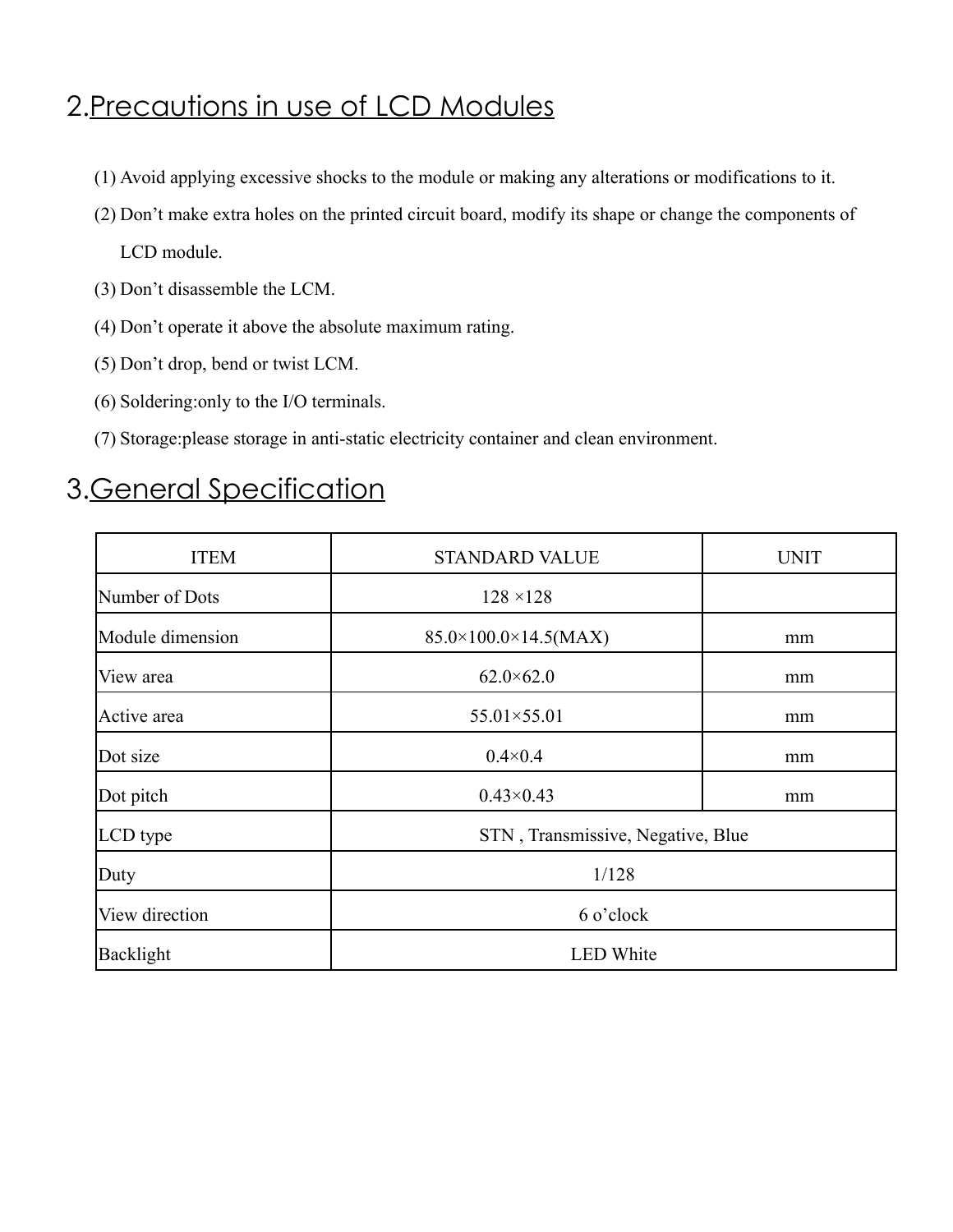### 4.Absolute Maximum Ratings

| <b>ITEM</b>                  | <b>SYMBOL</b>       | MIN.     | TYP. | MAX.     | <b>UNIT</b>  |
|------------------------------|---------------------|----------|------|----------|--------------|
| <b>Operating Temperature</b> | $T_{OP}$            | $-20$    |      | $+70$    | $^{\circ}C$  |
| <b>Storage Temperature</b>   | $T_{ST}$            | $-30$    |      | $+80$    | $^{\circ}$ C |
| Input Voltage                | $\rm V_I$           | $V_{SS}$ |      | $V_{DD}$ |              |
| Supply Voltage For Logic     | $Vcc-V_{SS}$        | $-0.3$   |      | $+7$     |              |
| Supply Voltage For LCD       | $V_{CC}$ - $V_{EE}$ |          |      | 28       |              |

### 5.Electrical Characteristics

| <b>ITEM</b>                 | <b>SYMBOL</b>       | <b>CONDITION</b>   | MIN.             | TYP. | MAX.     | <b>UNIT</b> |
|-----------------------------|---------------------|--------------------|------------------|------|----------|-------------|
| Supply Voltage For<br>Logic | $V_{DD}$ - $V_{SS}$ |                    | 4.75             | 5.0  | 5.25     | V           |
|                             |                     | $Ta = -20$ °C      |                  |      | 18.6     | V           |
| Supply Voltage For LCD      | $V_{DD}$ - $V_0$    | $Ta = 25^{\circ}C$ |                  | 16.5 |          | $\bf V$     |
|                             |                     | $Ta=70^{\circ}C$   | 15.2             |      |          | $\bf V$     |
| Input High Volt.            | $V_{\rm IH}$        |                    | $V_{DD}$ -2.2    |      | $V_{DD}$ | $\bf V$     |
| Input Low Volt.             | $V_{IL}$            |                    | $\boldsymbol{0}$ |      | 0.8      | V           |
| Output High Volt.           | $\rm V_{OH}$        |                    | $V_{DD}$ -0.3    |      | $V_{DD}$ | V           |
| Output Low Volt.            | $V_{OL}$            |                    | $\theta$         |      | 0.3      | $\bf V$     |
| <b>Supply Current</b>       | ${\rm I_{DD}}$      | $V_{DD} = 5V$      |                  | 45   | 50       | mA          |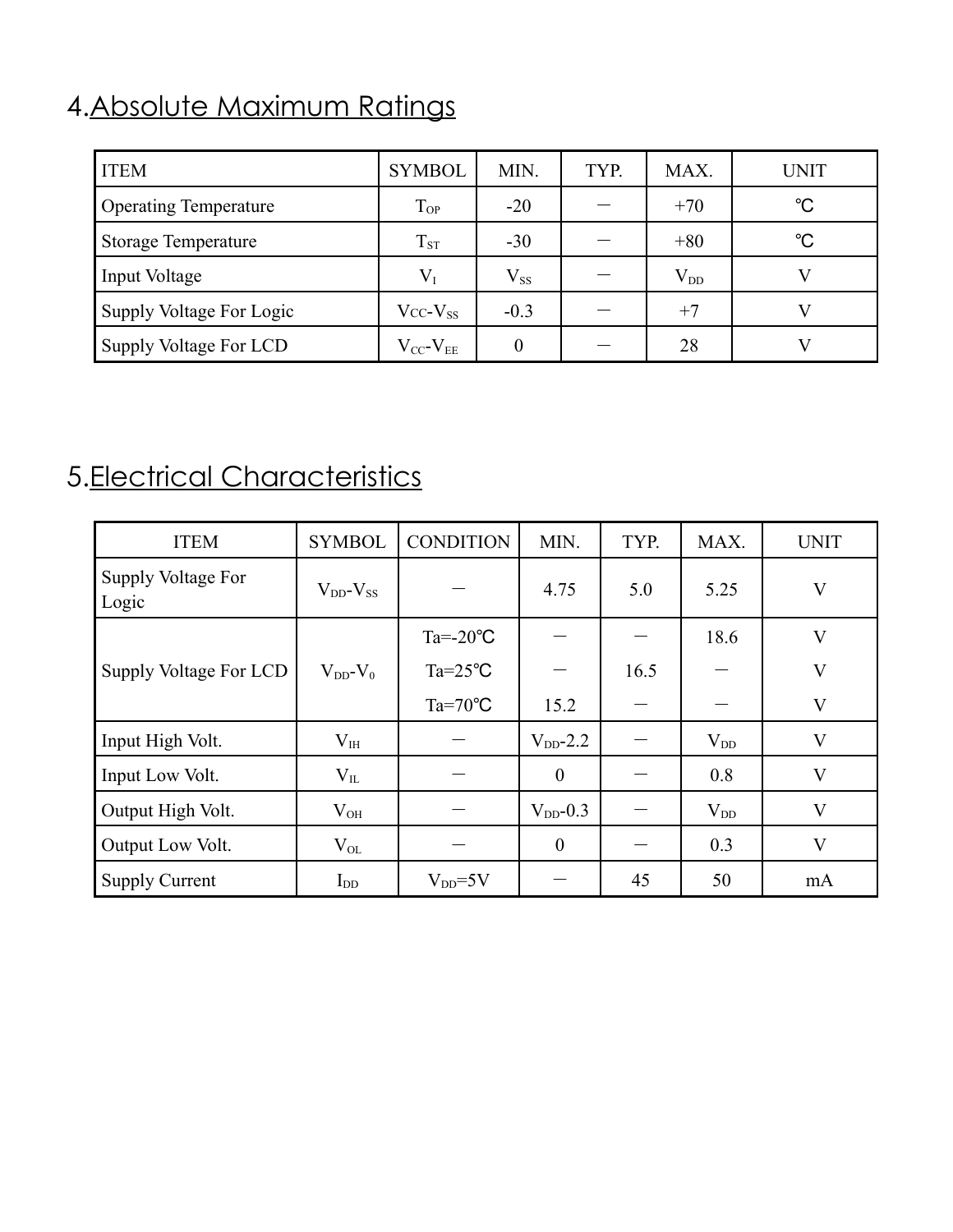### 6.Optical Characteristics

| <b>ITEM</b>    |             | SYMBAL CONDITION | MIN.  | TYP. | MAX. | <b>UNIT</b> |
|----------------|-------------|------------------|-------|------|------|-------------|
|                | $(V)\theta$ | $CR \geq 3$      | 20    |      | 40   | deg         |
| View Angle     | $\phi(H)$   | $CR \geq 3$      | $-30$ |      | 30   | deg         |
| Contrast Ratio | <b>CR</b>   |                  |       | 3    |      |             |
|                | T rise      |                  |       | 200  | 300  | ms          |
| Response Time  | T fall      |                  |       | 200  | 300  | ms          |

#### **6.1 Definitions**



#### **■View Angles** ■**Contrast Ratio**

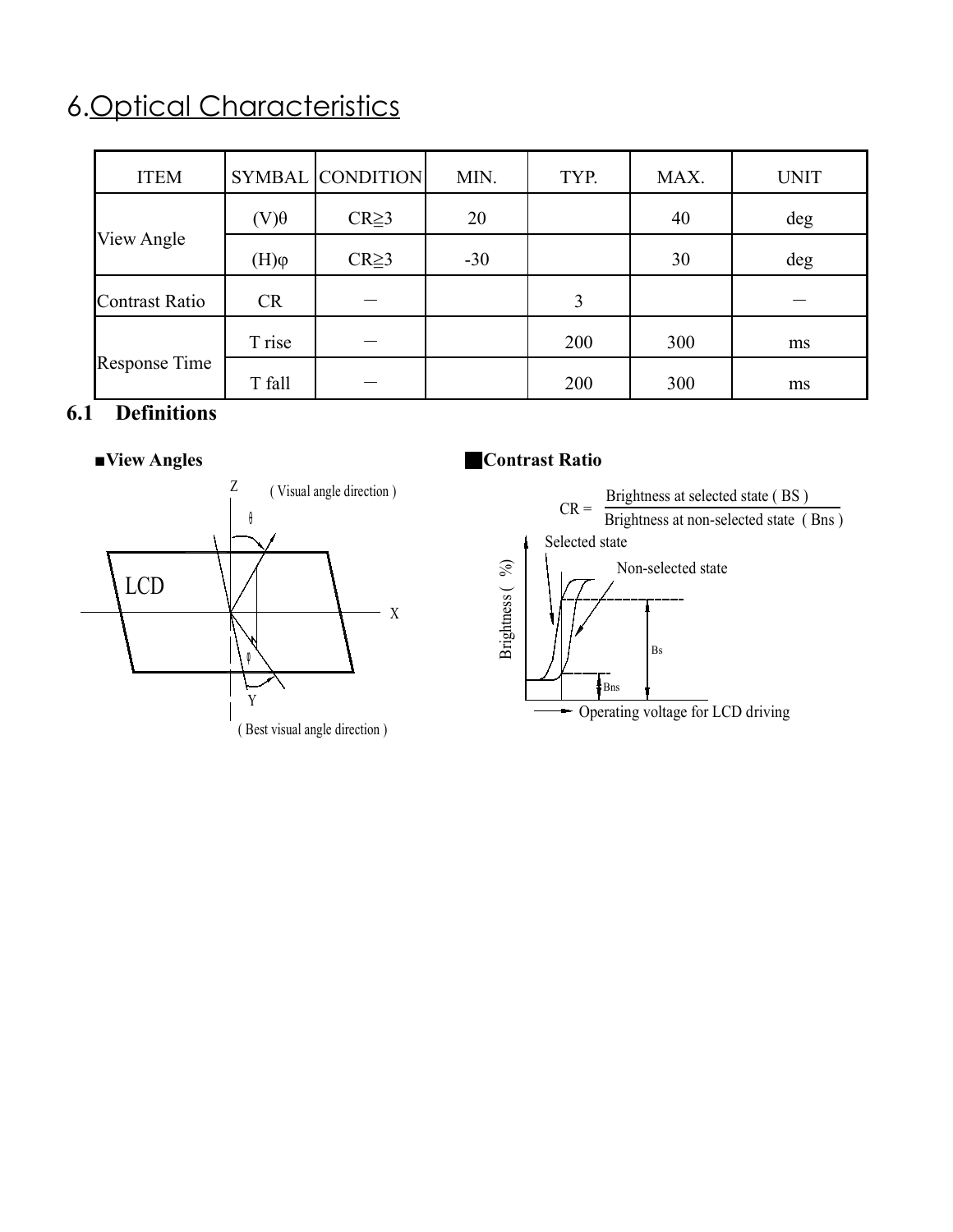### 7.Outline dimension & block diagram



|    | PIN NO.  SYMBOL        |
|----|------------------------|
| 1  | <b>FGND</b>            |
| 2  | GND                    |
| 3  | Vdd                    |
| 4  | Vee                    |
| 5  | $\overline{\text{WR}}$ |
| 6  | $\overline{RD}$        |
| 7  | $\overline{\text{CE}}$ |
| 8  | C/D                    |
| 9  | NC                     |
| 10 | <b>RESET</b>           |
| 11 | D <sub>B</sub> 0       |
| 12 | DB1                    |
| 13 | D <sub>B2</sub>        |
| 14 | DB <sub>3</sub>        |
| 15 | DB4                    |
| 16 | DB5                    |
| 17 | DB <sub>6</sub>        |
| 18 | DB7                    |
| 19 | <b>FS</b>              |
| 20 | NC                     |
| 21 | А                      |
| 22 | K                      |

The non-specified tolerance of dimension is  $\pm 0.3$ mm.

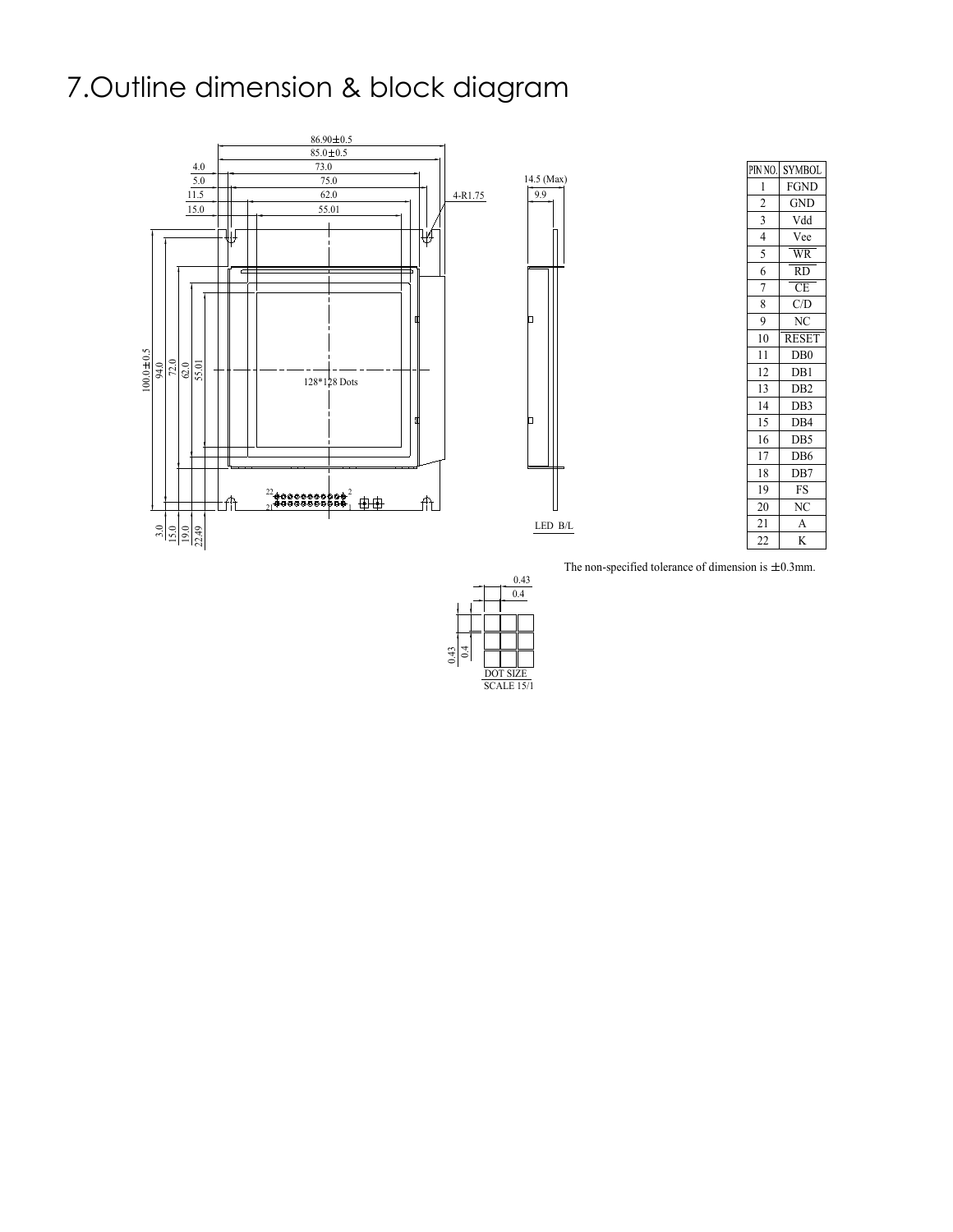## 8.Interface Pin Function

| Pin No.        | Symbol           | Level             | Description                                         |
|----------------|------------------|-------------------|-----------------------------------------------------|
| $\mathbf{1}$   | FG               |                   | Frame ground                                        |
| $\overline{2}$ | <b>GND</b>       | 0V                | Ground                                              |
| $\overline{3}$ | Vdd              | 5.0V              | Power supply for logic                              |
| $\overline{4}$ | V <sub>o</sub>   |                   | Power supply for LCD driver                         |
| 5              | /WR              | $\mathbf{L}$      | Data write. Write data into T6963C when /WR = $L$   |
| 6              | /RD              | L                 | Data read. Read data from T6963C when $RD = L$      |
| $\overline{7}$ | /CE              | $\mathbf{L}$      | Chip enable the controller T6963C                   |
| $8\,$          | C/D              | H/L               | WR=L, C/D=H : Command Write C/D=L: Data write       |
|                |                  |                   | RD=L, C/D=H : Status Read C/D=L: Data read          |
| 9              | NC               |                   | No connection                                       |
| 10             | /RESET           | L                 | Reset signal                                        |
| 11             | D <sub>B</sub> 0 | H/L               | Data bus line                                       |
| 12             | DB1              | H/L               | Data bus line                                       |
| 13             | D <sub>B2</sub>  | H/L               | Data bus line                                       |
| 14             | DB3              | H/L               | Data bus line                                       |
| 15             | DB4              | H/L               | Data bus line                                       |
| 16             | DB5              | H/L               | Data bus line                                       |
| 17             | DB <sub>6</sub>  | H/L               | Data bus line                                       |
| 18             | DB7              | H/L               | Data bus line                                       |
| 19             | <b>FS</b>        | $\rm H$ / $\rm L$ | Pins for selection of font; $H: 6 * 8$ , $L: 8 * 8$ |
| 20             | Vee              |                   | -16v Output                                         |
| 21             | $\mathbf{A}$     |                   | $LED +$                                             |
| 22             | K                |                   | $LED-$                                              |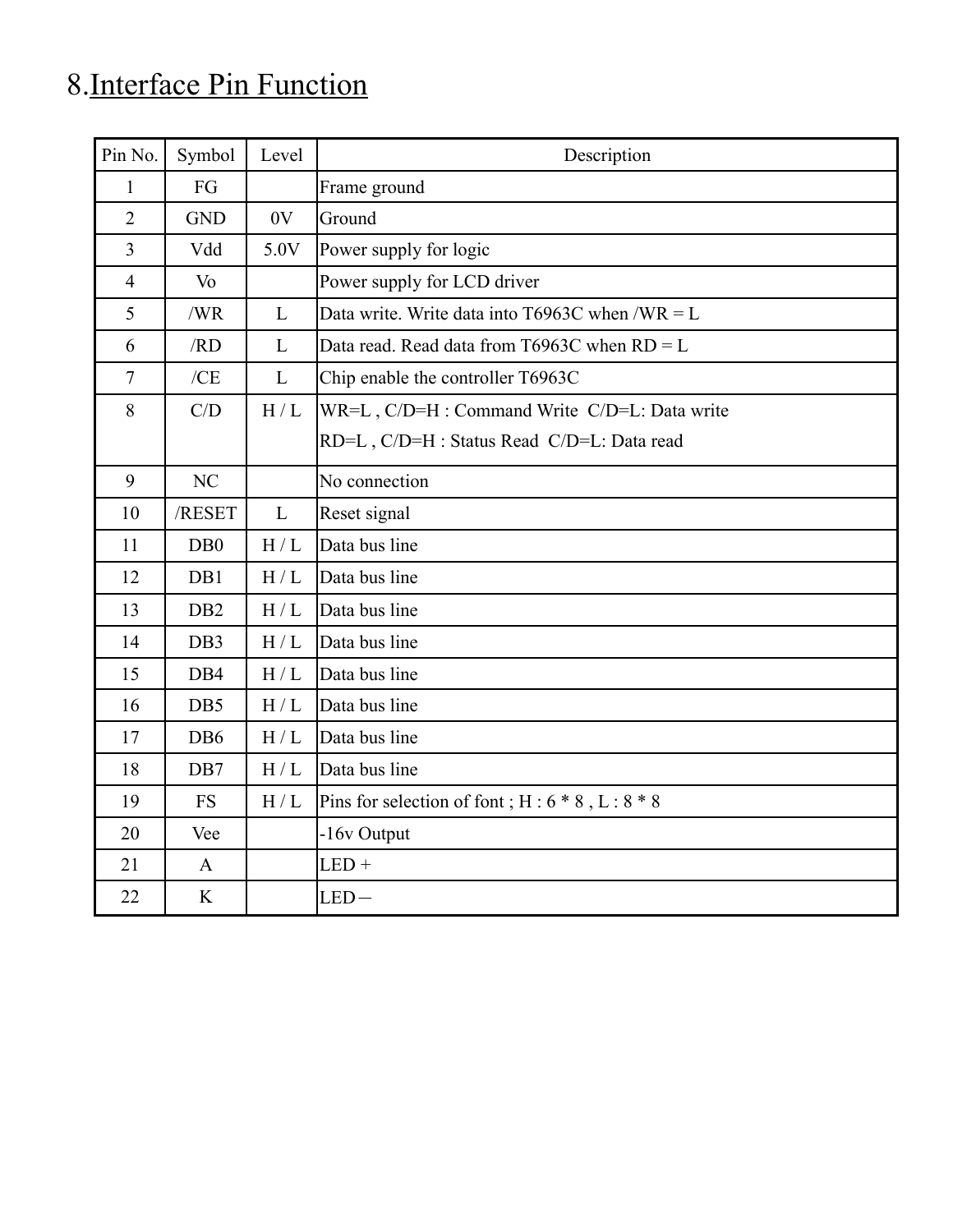#### 9.Display control instruction

The LCD Module has built in a T6963C LSI controller, It has an 8-bit parallel data bus and control lines for writing or reading through an MPU interface, it has a 128-word character generator ROM ( refer to Table 1. ), which can control an external display RAM of up to 8K bytes. Allocation of text, graphics and external character generator RAM can be made easily and the display window can be moved freely within the allocated memory range.

#### •**RAM Interface**

The external RAM is used to store display data( text, graphic and external CG data ). It can be freely allocated to the memory area( 8 Kbyte max ).

Recommend

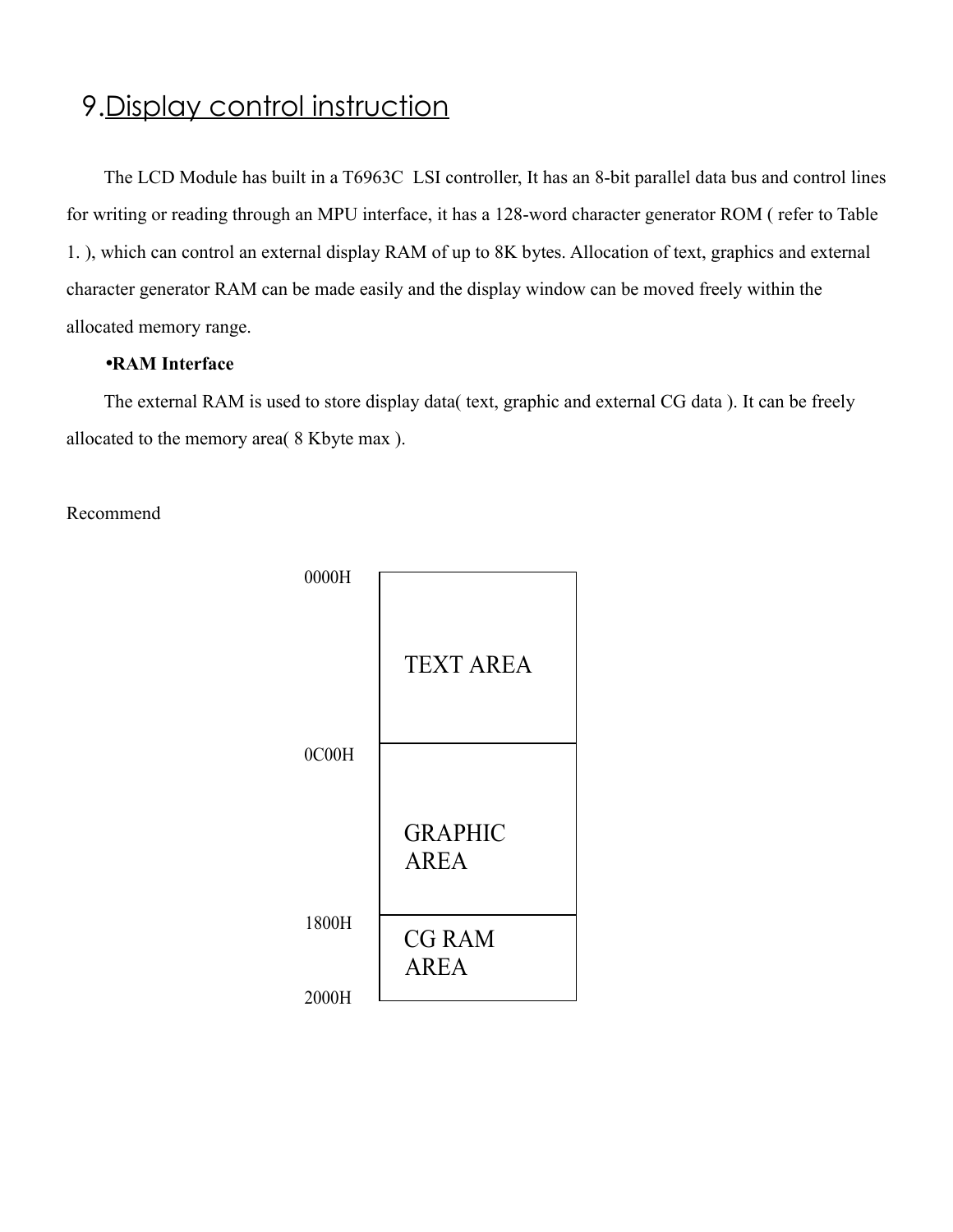‧Flowchart of communications with MPU

(1)Status Read

A status check must be performed before data is read or written.

#### Status check

The Status of T6963C can be read from the data lines.

| <b>RD</b>  | L |
|------------|---|
| <b>WR</b>  | Н |
| <b>CE</b>  | L |
| C/D        | Н |
| Do to $D7$ | H |

The T6963C status word format is as follows:

| <b>MSB</b> |                  |                |      |      |                  |      | LSB              |
|------------|------------------|----------------|------|------|------------------|------|------------------|
| STA7       | STA <sub>6</sub> | STA5           | STA4 | STA3 | STA <sub>2</sub> | STA1 | STA <sub>0</sub> |
| D7         | D6               | D <sub>5</sub> | D4   | D3   | D2               |      | $\rm D0$         |

| STA <sub>0</sub> | Check command execution capability                            | $0$ :Disable<br>1:Enable          |
|------------------|---------------------------------------------------------------|-----------------------------------|
| STA1             | Check data read/write Capability                              | 0:Disable                         |
| STA <sub>2</sub> | Check Auto mode data read capability                          | 1:Enable<br>0:Disable             |
|                  |                                                               | 1:Enable<br>0:Disable             |
| STA3             | Check Auto mode data write capability                         | 1:Enable                          |
| STA4             | Not used                                                      |                                   |
| STA5             | Check controller operation capability                         | 0:Disable<br>1:Enable             |
| STA <sub>6</sub> | Error flag. Used for Screen Peek and Screen copy<br>commands. | $0:N0$ error                      |
|                  |                                                               | 1:Error                           |
| STA7             | Check the blink condition                                     | 0:Disable off<br>1:Normal display |

(Note 1) It is necessary to check STA0 and STA1 at the same time.

There is a possibility of erroneous operation due to a hardware interrupt.

- (Note 2) For most modes STA0/STA1 are used as a status check.
- (Note 3) STA2 and STA3 are valid in Auto mode; STA0 and STA1 are invalid.

Status Checking flow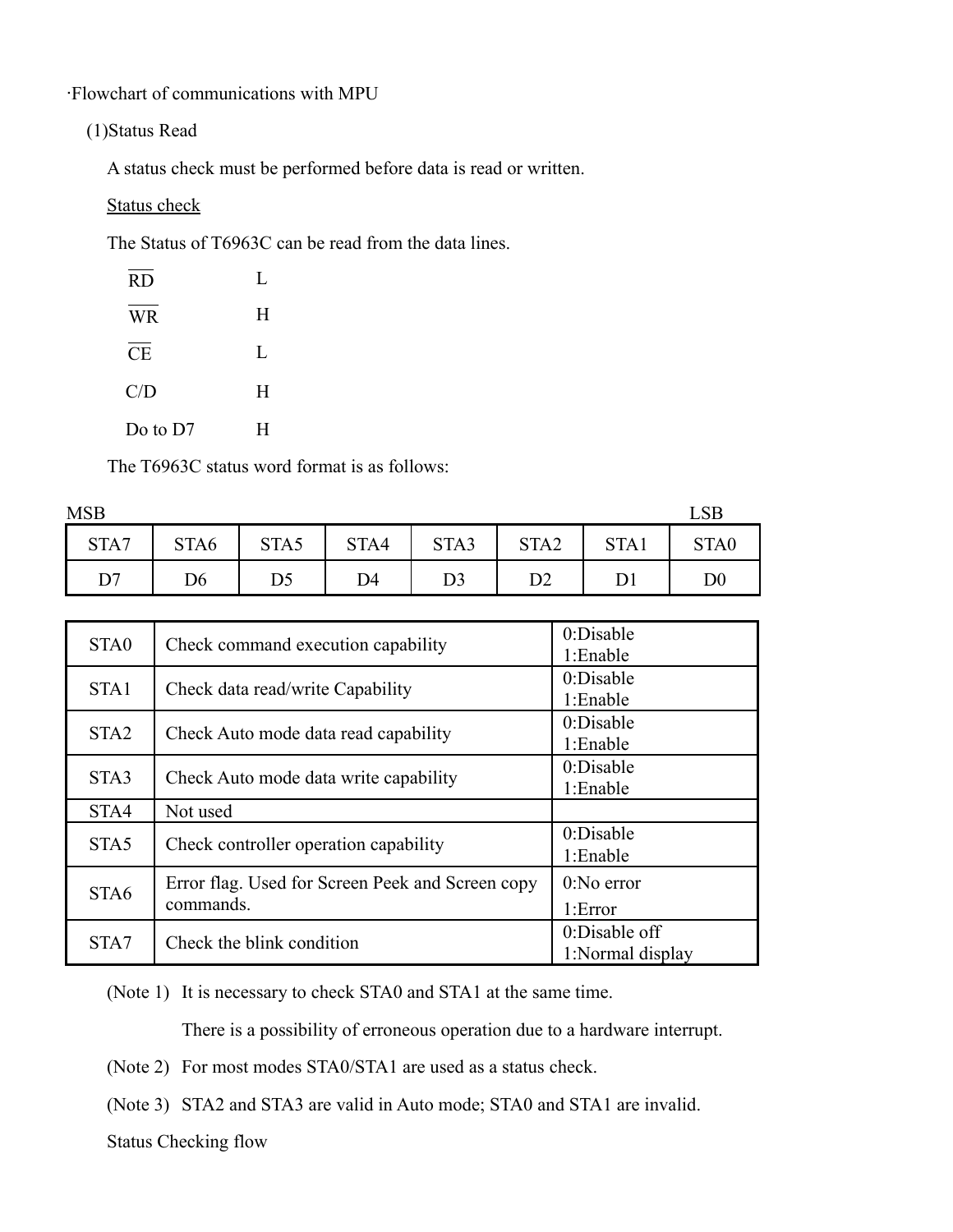

(Note 4) When using the MSB=0 command, a Status Read must be performed.

If a status check is not carried out, the T6963C cannot operate normally, even after a delay time.

The hardware interrupt occurs during the address calculation period (at the end of each line). If a MSB=0 command is sent to the T6963C during this period, the T6963C enters Wait status. If a status check is not carried out in this state before the next command is sent, there is the possibility that the command or data date will not be received.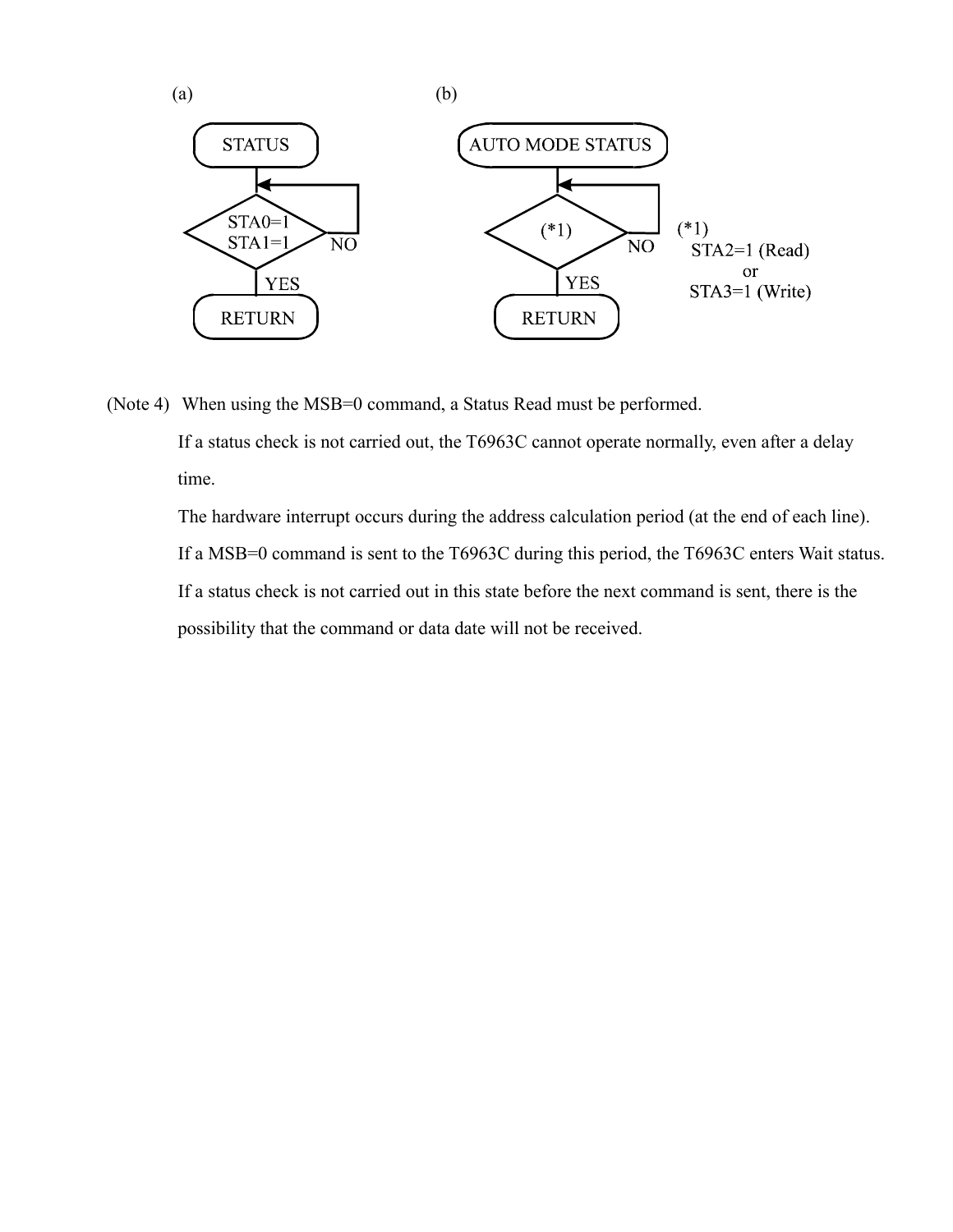#### (2)Setting date

When using the T6963C, first set the data, then set the command.

Procedure for sending a command

(a) The case of 1 date  $(b)$  The case of 2 data



(Note) When sending more than two data, the last datum (or last two data)is valid.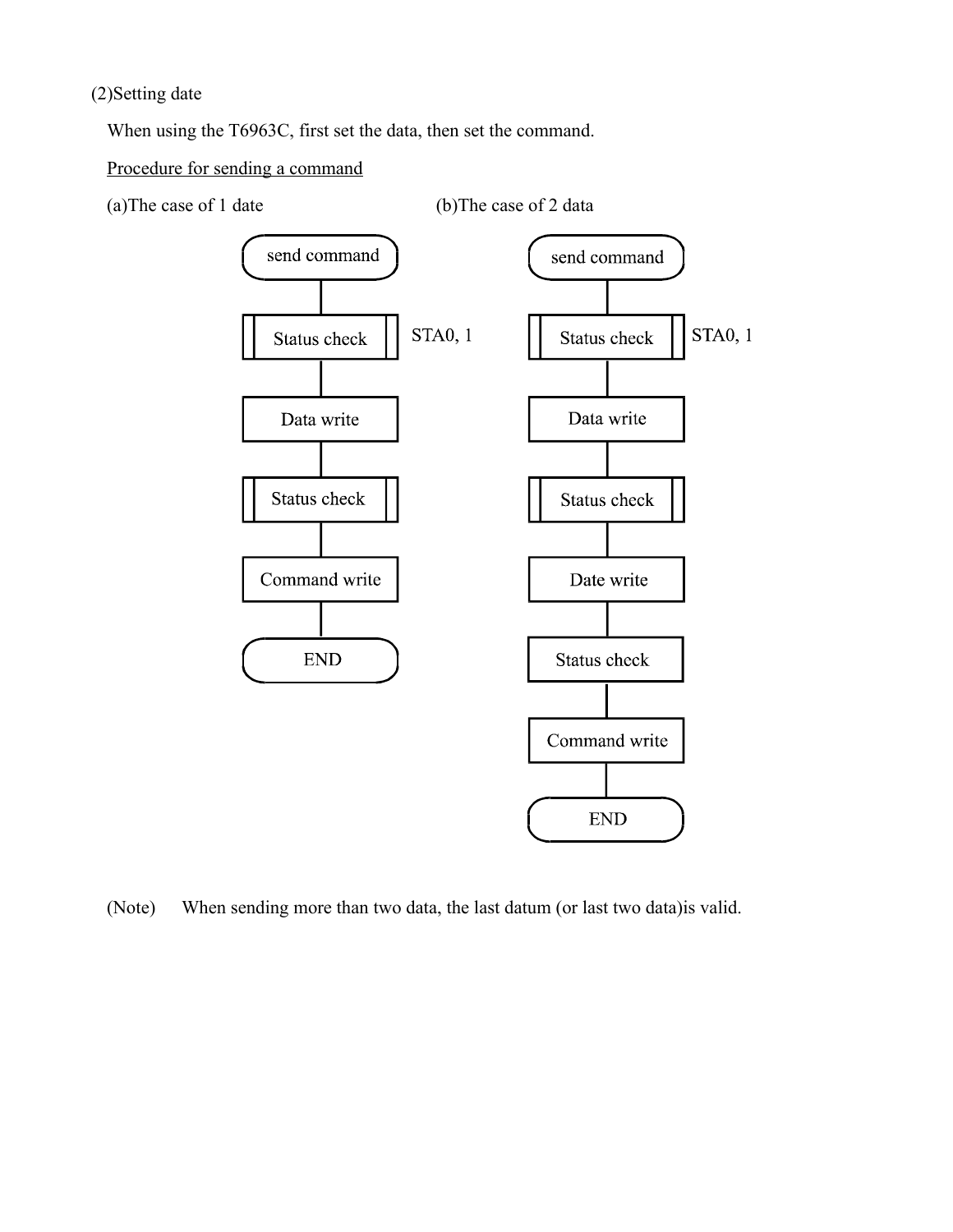#### ‧COMMAND DEFINITIONS

| <b>COMMAND</b>           | CODE                 | D1                       | D2                       | <b>FUNCTION</b>                                  |
|--------------------------|----------------------|--------------------------|--------------------------|--------------------------------------------------|
| <b>REGISTERS SETTING</b> | 00100001<br>00100010 | X address<br>Date        | Y address<br>00H         | <b>Set Cursor Pointer</b><br>Set Offset Register |
|                          | 00100100             | Low address              | High address             | Set Address Pointer                              |
|                          | 01000000             | Low address              | High address             | Set Text Home Address                            |
|                          | 01000001             | Columns                  | 00H                      | Set Text Area                                    |
| <b>SET CONTROL WORD</b>  | 01000010             | Low address              | High address             | Set Graphic Home Address                         |
|                          | 01000011             | Columns                  | 00H                      | Set Graphic Area                                 |
|                          | 1000x000             |                          |                          | OR mode                                          |
|                          | 1000x001             |                          |                          | EXOR mode                                        |
|                          | 1000x011             |                          |                          | AND mode                                         |
| <b>MODE SET</b>          | 1000x100             |                          |                          | Text Attribute mode                              |
|                          | 10000xxx             |                          |                          | Internal CG ROM mode                             |
|                          | $10001$ xxx          |                          |                          | External CG RAM mode                             |
|                          | 10010000             |                          |                          | Display off                                      |
|                          | 1001xx10             |                          |                          | Cursor on, blink off                             |
|                          | 1001xx11             |                          |                          | Cursor on, blink on                              |
| <b>DISPLAY MODE</b>      | 100101xx             |                          |                          | Text on, graphic off                             |
|                          | 100110xx             |                          |                          | Text off, graphic on                             |
|                          | 100111xx             |                          |                          | Text on, graphic on                              |
|                          | 10100000             |                          |                          | 1-line cursor                                    |
|                          | 10100001             |                          |                          | 2-line cursor                                    |
|                          | 10100010             |                          |                          | 3-line cursor                                    |
| <b>CURSOR PATTERN</b>    | 10100011             |                          |                          | 4-line cursor                                    |
| <b>SELECT</b>            | 10100100             |                          |                          | 5-line cursor                                    |
|                          | 10100101             |                          |                          | 6-line cursor                                    |
|                          | 10100110             |                          |                          | 7-line cursor                                    |
|                          | 10100111             |                          |                          | 8-line cursor                                    |
| <b>DATA AUTO</b>         | 10110000             |                          |                          | Set Data Auto Write                              |
| <b>READ/WRITE</b>        | 10110001             |                          |                          | Set Data Auto Read                               |
|                          | 10110010             |                          |                          | <b>Auto Reset</b>                                |
|                          | 11000000             | Data                     | $\overline{\phantom{0}}$ | Data Write and Increment ADP                     |
|                          | 11000001             |                          |                          | Data Read and Increment ADP                      |
| <b>DATA READ/WRITE</b>   | 11000010             | Data                     |                          | Data Write and Decrement ADP                     |
|                          | 11000011             | $\overline{\phantom{0}}$ |                          | Data Read and Decrement ADP Data                 |
|                          | 11000100             | Data                     |                          | Write and Non-variable ADP                       |
|                          | 11000101             | $\overline{\phantom{0}}$ |                          | Data Read and Non-variable ADP                   |
| <b>SCREEN PEEK</b>       | 11100000             |                          |                          | Screen Peek                                      |
| <b>SCREEN COPY</b>       | 11101000             |                          |                          | Screen Copy                                      |
|                          | 11110xxx             |                          |                          | <b>Bit Reset</b>                                 |
|                          | 11111xxx             |                          |                          | Bit Set                                          |
|                          | 1111x000             |                          |                          | Bit 0 (LSB)                                      |
|                          | 1111x001             |                          |                          | Bit 1                                            |
|                          | 1111x010             |                          |                          | Bit 2                                            |
| <b>BIT SET/RESET</b>     | 1111x011             |                          |                          | Bit 3                                            |
|                          | 1111x100             |                          |                          | Bit 4                                            |
|                          | 1111x101             |                          |                          | Bit 5                                            |
|                          | 1111x110             |                          |                          | Bit 6                                            |
|                          | 1111x111             |                          |                          | Bit 7 (MSB)                                      |
|                          |                      |                          |                          |                                                  |

X : invalid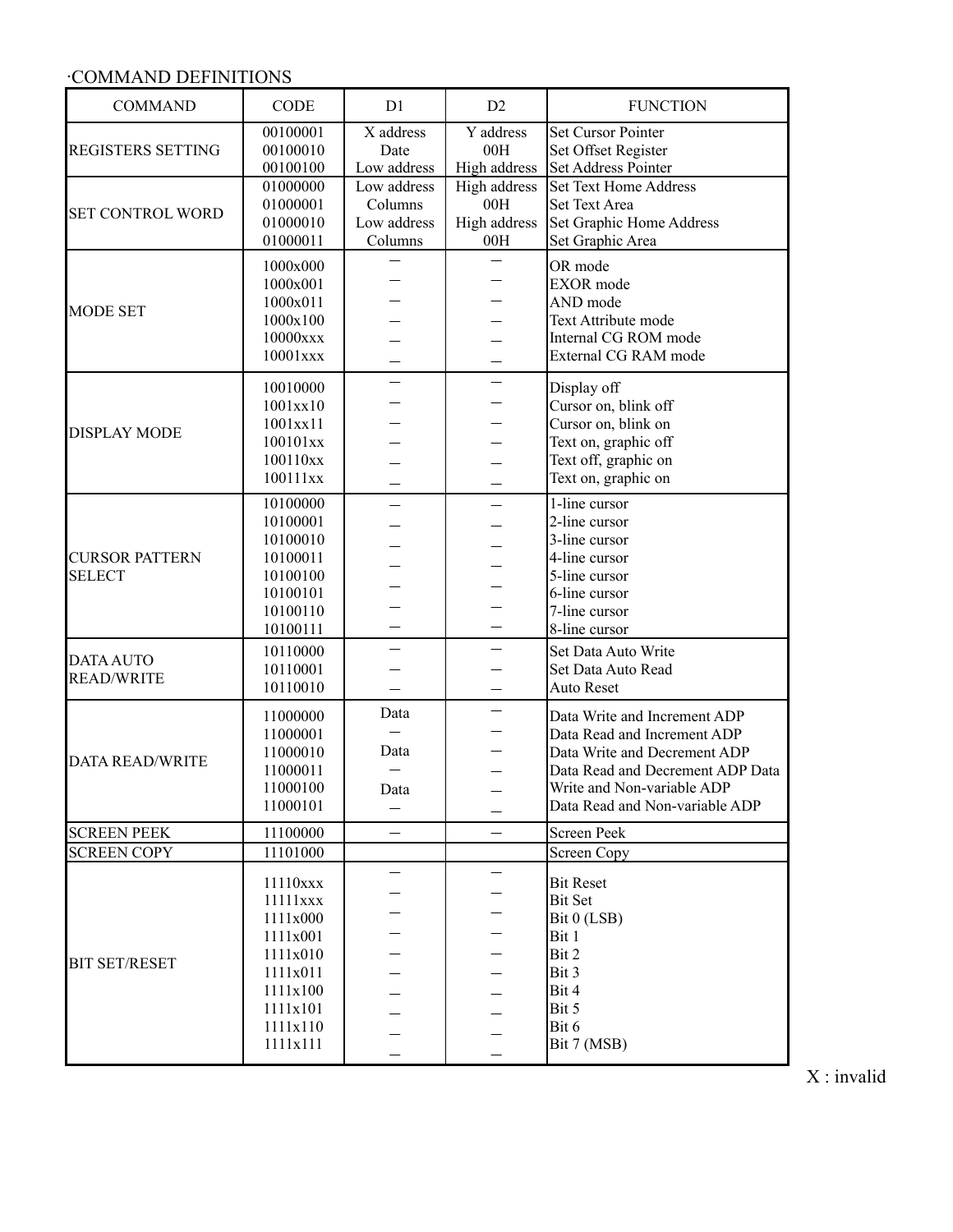‧Setting registers

| CODE     | HEX | <b>FUNCTION</b>             |                 |                  |
|----------|-----|-----------------------------|-----------------|------------------|
| 00100001 | 21H | <b>ISET CURSOR POINTER</b>  | X ADRS          | Y ADRS           |
| 00100010 | 22H | <b>ISET OFFSET REGISTER</b> | <b>DATA</b>     | 00H              |
| 00100100 | 24H | <b>SET ADDRESS POINTER</b>  | <b>LOW ADRS</b> | <b>HIGH ADRS</b> |

(1)Set Cursor Pointer

The position of the cursor is specified by X ADRS and Y ADRS. The cursor position can only be moved by this command. Data read/write from the MPU never changes the cursor pointer. X ADRS and Y ADRS are specified as follows.

X ADRS 00H to 4FH (lower 7 bits are valid)

Y ADRS 00H to 1FH (lower 5 bits are valid)

Single-Scan

X ADRS 00 to 4FH

Y ADRS 00H to 0FH

( 2)Set Offset Register

The offset register is used to determine the external character generator RAM area.

The T6963C has a 16-bit address bus as follows.

| MSD                         |  |  |                                                                   |                       |  |  |           |  |  |  | LSB |
|-----------------------------|--|--|-------------------------------------------------------------------|-----------------------|--|--|-----------|--|--|--|-----|
|                             |  |  | ad15 ad14 ad13 ad12 ad11 ad10 ad9 ad8 ad7 ad6 ad5 ad4 ad3 ad2 ad1 |                       |  |  |           |  |  |  | ad0 |
|                             |  |  |                                                                   |                       |  |  |           |  |  |  |     |
| <b>Offset Register Data</b> |  |  |                                                                   | <b>Character Code</b> |  |  | Line Scan |  |  |  |     |

 $\overline{r}$  and

T6963C assign External character generator, when character code set 80H TO FFH in using internal character generator. Character code 00H to 80H assign External character generator, when External generator mode. The senior five bits define the start address in external memory of the CG RAM area. The next eight bits represent the character code of the character. In internal CG ROM, character codes 00H to 7FH represent the predefined "internal" CG ROM characters, and codes 80H to FFH represent the user's own "external" characters. In external CG ROM mode, all 256 codes from 00H to FFH can be used to represent the user's own characters. The three least significant bits indicate one of the eight rows of eight dots that define the character's shape.

The relationship between display RAM address and offset register

| Offset register data                  |  |          |          |   | CG RAM hex. address (start to end) |
|---------------------------------------|--|----------|----------|---|------------------------------------|
| 00000                                 |  |          |          |   | 0000 to 07 FFH                     |
| 00001                                 |  |          |          |   | 0800 to 0FFFH                      |
| 00010                                 |  |          |          |   | 1000 to 17FFH                      |
| 11100                                 |  |          |          |   | E000 to E7FFH                      |
| 11101                                 |  |          |          |   | E800 to EFFFH                      |
| 11110                                 |  |          |          |   | F000 to F7FFH                      |
| 11111                                 |  |          |          |   | F800 to FFFFH                      |
| (Example 1)                           |  |          |          |   |                                    |
| Offset register                       |  |          |          |   | 02H                                |
| Character code                        |  |          |          |   | 80H                                |
| Character generator RAM start address |  |          |          |   | 0001 0100 0000 0000                |
|                                       |  | $\theta$ | $\theta$ | Н |                                    |
|                                       |  |          |          |   |                                    |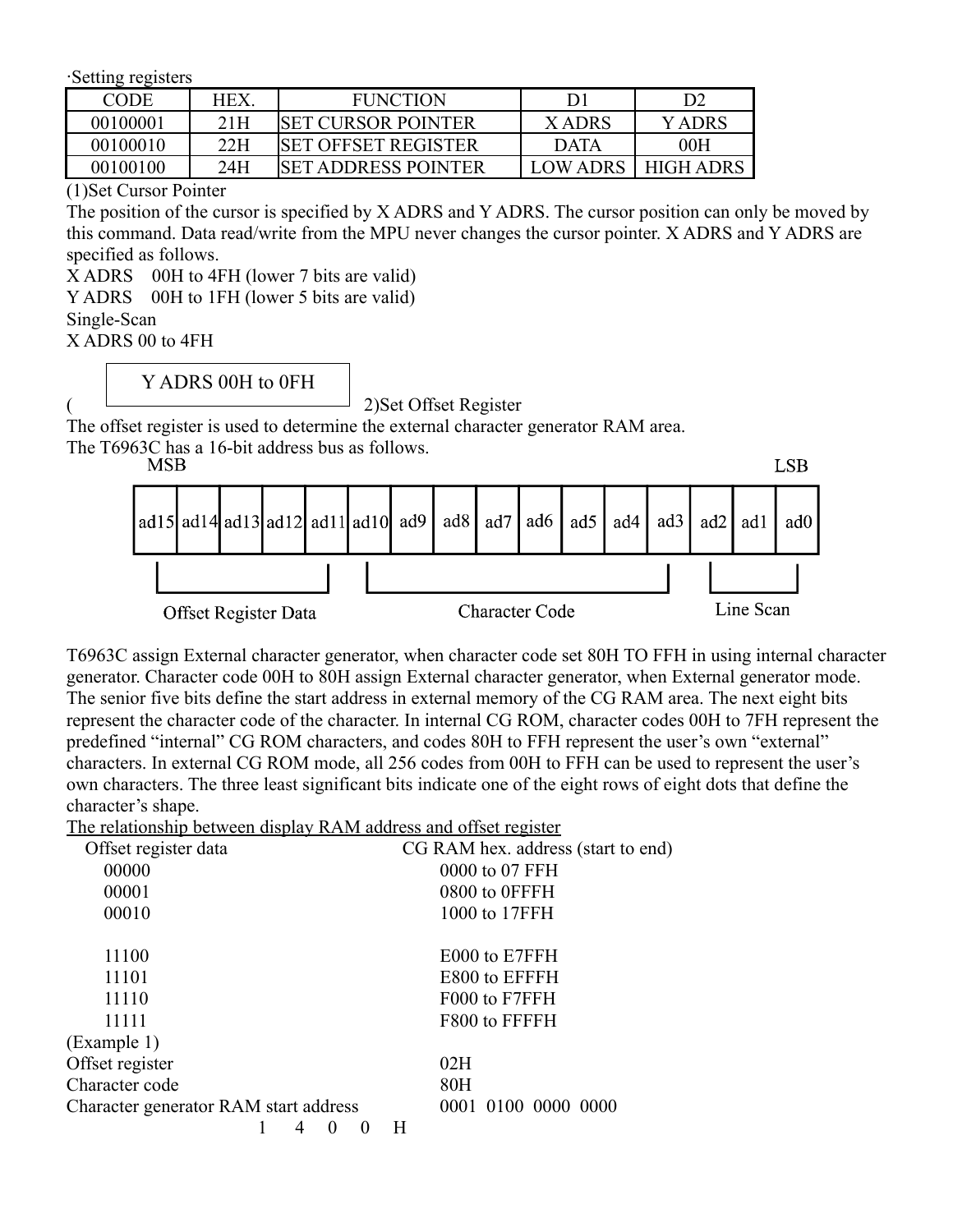| (address) | (data) |
|-----------|--------|
| 1400H     | 00H    |
| 1401H     | 1FH    |
| 1402H     | 04H    |
| 1403H     | 04H    |
| 1404H     | 04H    |
| 1405H     | 04H    |
| 1406H     | 04H    |
| 1407H     | 00H    |
|           |        |

(Example 2) The relationship between display RAM data and display characters

|                                | (RAM DATA) | (Character) |
|--------------------------------|------------|-------------|
| AB $\gamma$ DE $\zeta$ GHIJKLM | 21H        | А           |
| ٠                              | 22H        | Β           |
| ٠<br>٠<br>٠                    | 83H        | $\gamma$    |
| ٠<br>٠                         | 24H        | D           |
|                                | 25H        | Ε           |
| Display character              | 86H        |             |

γ and ζ are displayed by character generator RAM.

(3)Set Address Pointer

The Set Address Pointer command is used to indicate the start address for writing to (or reading from)external RAM.

The Flowchart for Set Address Pointer command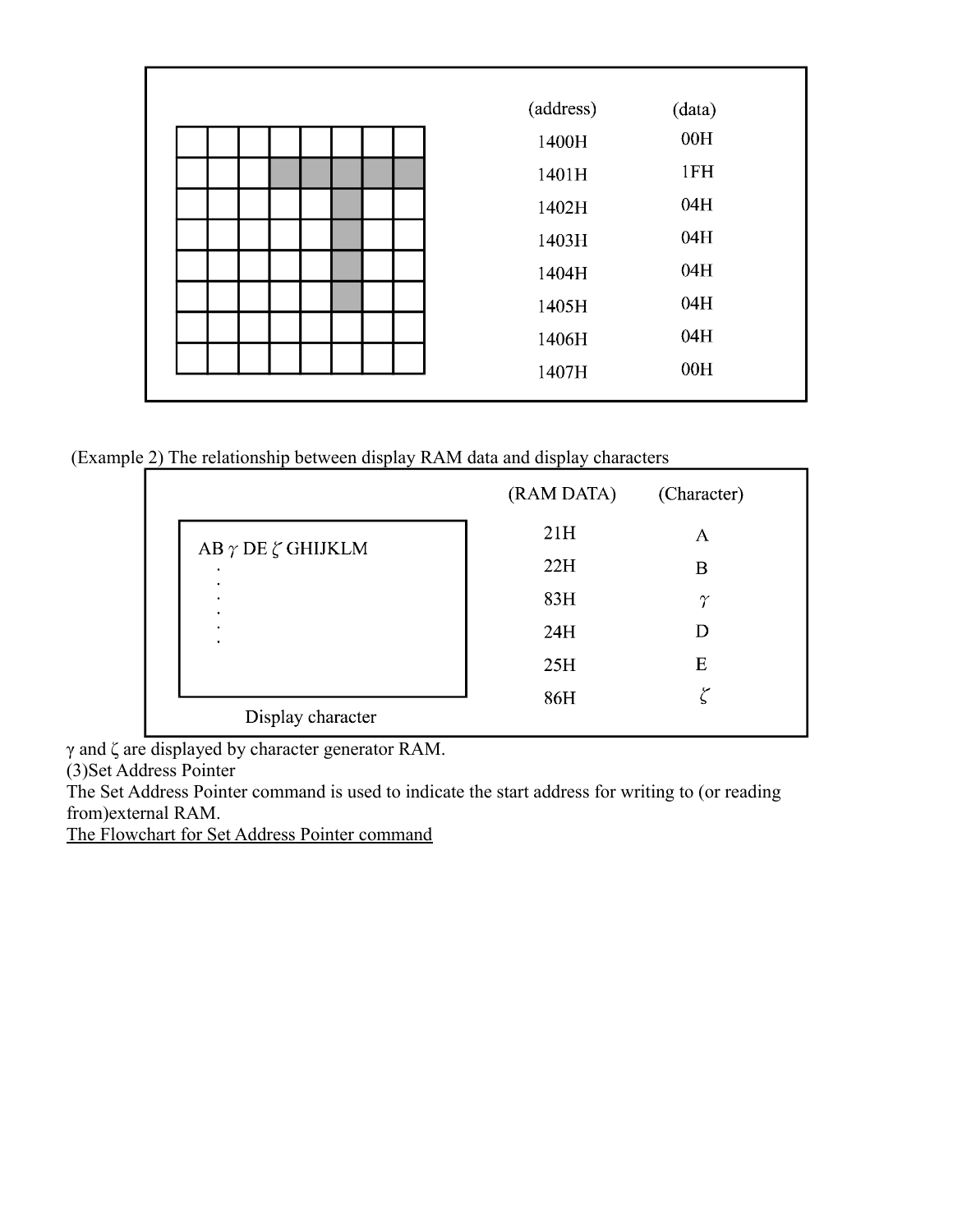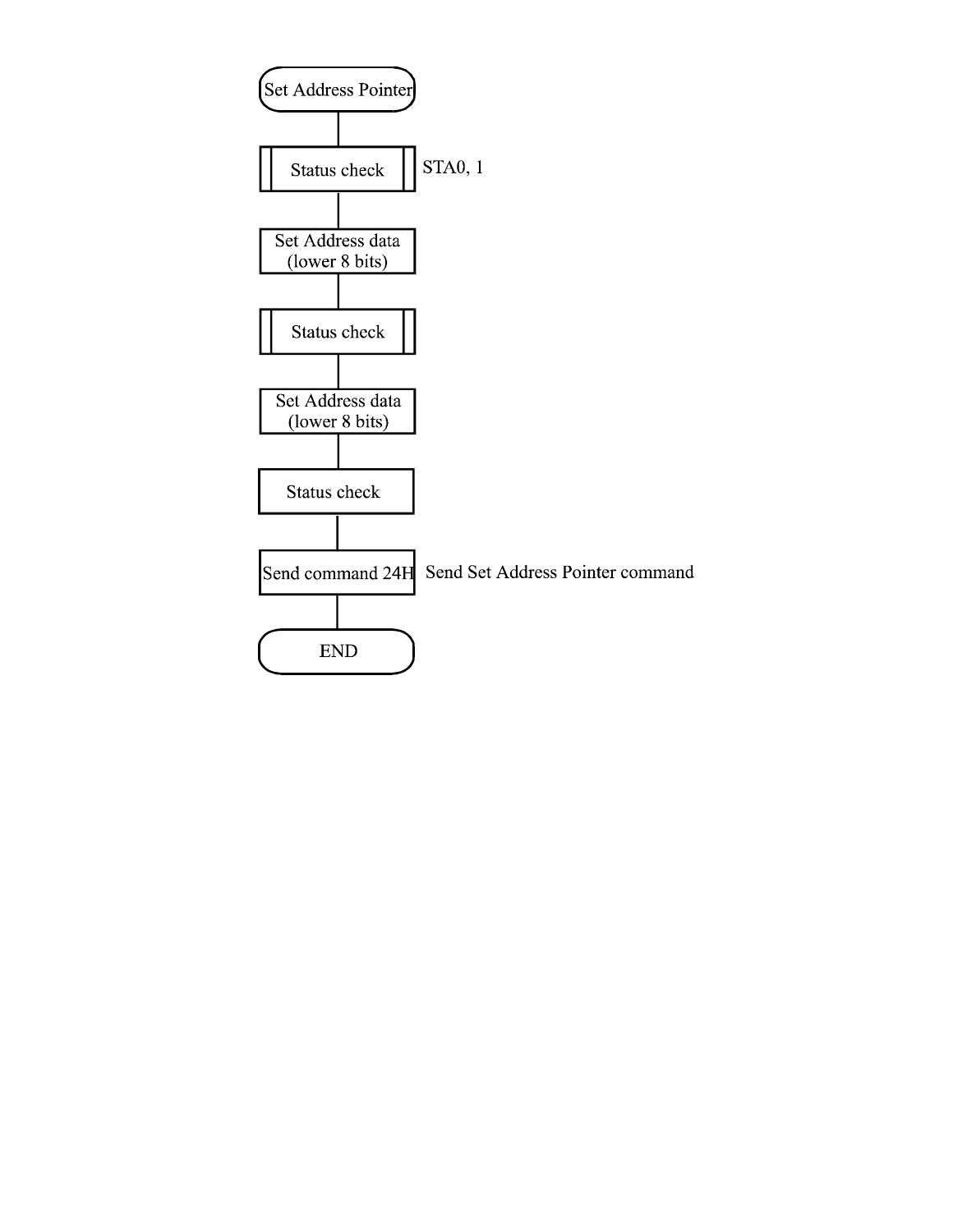‧Set Control Word

| <b>CODE</b> | HEX. | <b>FUNCTION</b>              | D1          | D <sub>2</sub> |
|-------------|------|------------------------------|-------------|----------------|
| 01000000    | 40H  | <b>Set Text Home Address</b> | Low address | High address   |
| 01000001    | 41H  | <b>Set Text Area</b>         | Columns     | 00H            |
| 01000010    | 42H  | Set Graphic Home Address     | Low address | High address   |
| 01000011    | 43H  | Set Graphic Area             | Columns     | 00H            |

The home address and column size are defined by this command.

(1)Set Text Home Address

The starting address in the external display RAM for text display is defined by this command. The text home address indicates the leftmost and uppermost position.

The relationship between external display RAM address and display position

| <b>TH</b>     | TH+CL           |
|---------------|-----------------|
| TH+TA         | TH+TA+CL        |
| $(TH+TA)+TA$  | TH+2TA+CL       |
| $(TH+2TA)+TA$ | TH+3TA+CL       |
|               |                 |
| $TH+(n-1)TA$  | $TH+(n-1)TA+CL$ |

TH: Text home address

TA: Text area number (columns)

CL: Columns are fixed by hardware (pin-programmable).

(Example)

Text home address :0000H

Text area  $: 0020H$ 

:32 Columns

:4 Lines

| 0000H | 0001H | 001EH | 001FH |
|-------|-------|-------|-------|
| 0020H | 0021H | 003EH | 002FH |
| 0040H | 0041H | 005EH | 005FH |
| 0060H | 0061H | 007EH | 007FH |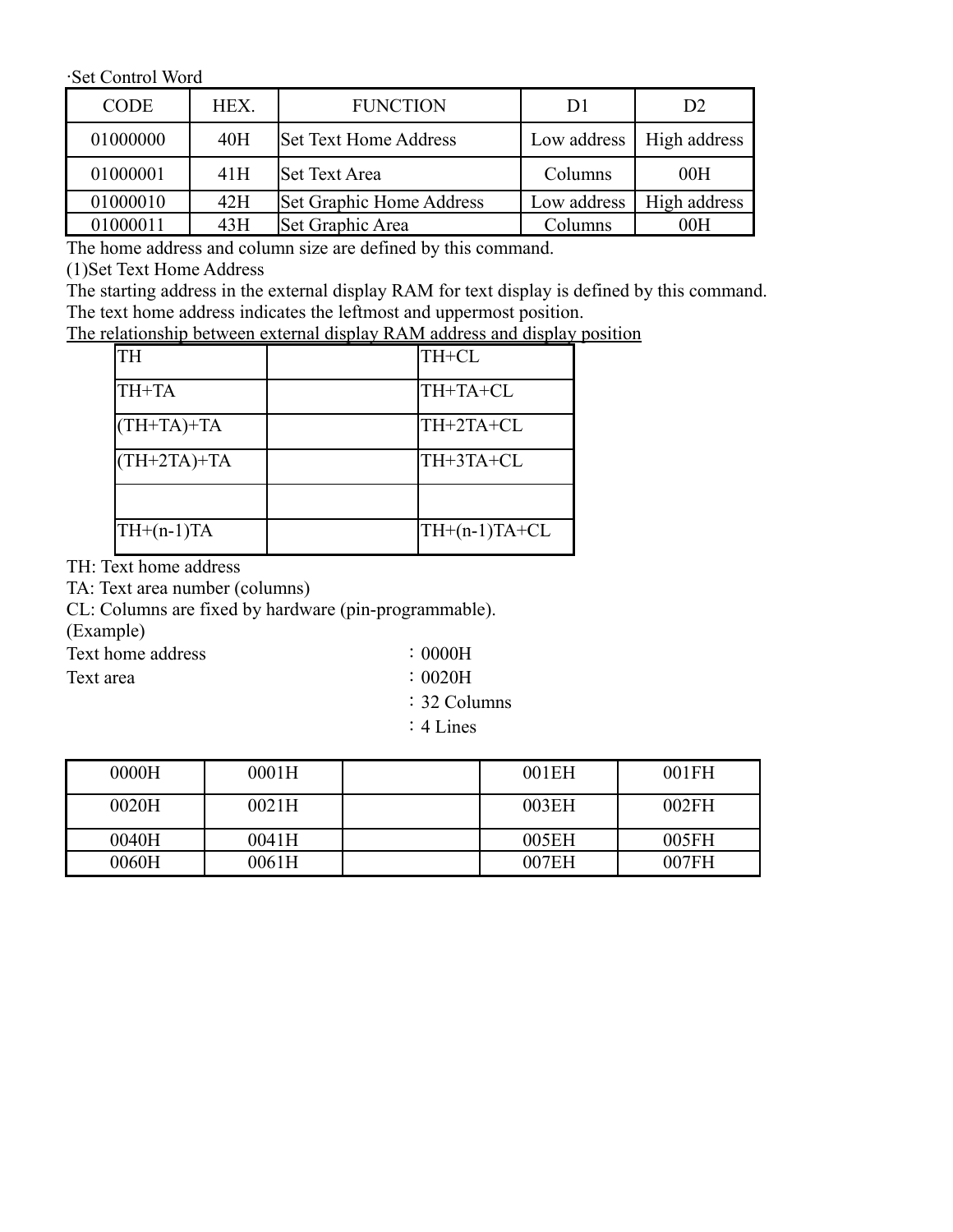#### (2)Set Graphic Home Address

The starting address of the external display RAM used for graphic display is defined by this command. The graphic home address indicates the leftmost and uppermost position.

| GH            | GH+GL            |
|---------------|------------------|
| GH+GA         | GH+GA+CL         |
| $(GH+GA)+GA$  | $GH + 2GA + CL$  |
| $(GH+2GA)+GA$ | GH+3GA+CL        |
|               |                  |
| $GH+(n-1)GA$  | $ GH+(n-1)GA+CL$ |

The relationship between external display RAM address and display position

GH: Graphic home address

GA: Graphic area number (columns)

CL: Columns are fixed by hardware (pin-programmable).

(Example)

Graphic home address :0000H

Graphic area :0020H

- :32 Columns
- :2 Lines

| 0000H | 0001H | 001EH | 001FH |
|-------|-------|-------|-------|
| 0020H | 0021H | 003EH | 003FH |
| 0040H | 0041H | 005EH | 005FH |
| 0060H | 0061H | 007EH | 007FH |
| 0080H | 0081H | 009EH | 009FH |
| 00A0H | 00A1H | 00BEH | 00BFH |
| 00C0H | 00C1H | 00DEH | 00DFH |
| 00E0H | 00E1H | 00FEH | 00FFH |
| 0100H | 0101H | 011EH | 011FH |
| 0120H | 0121H | 013EH | 013FH |
| 0140H | 0141H | 015EH | 014FH |
| 0160H | 0161H | 017EH | 017FH |
| 0180H | 0181H | 109EH | 019FH |
| 01A0H | 01A1H | 01BEH | 01BFH |
| 01C0H | 01C1H | 01DEH | 01DFH |
| 01EOH | 01E1H | 01FEH | 01FFH |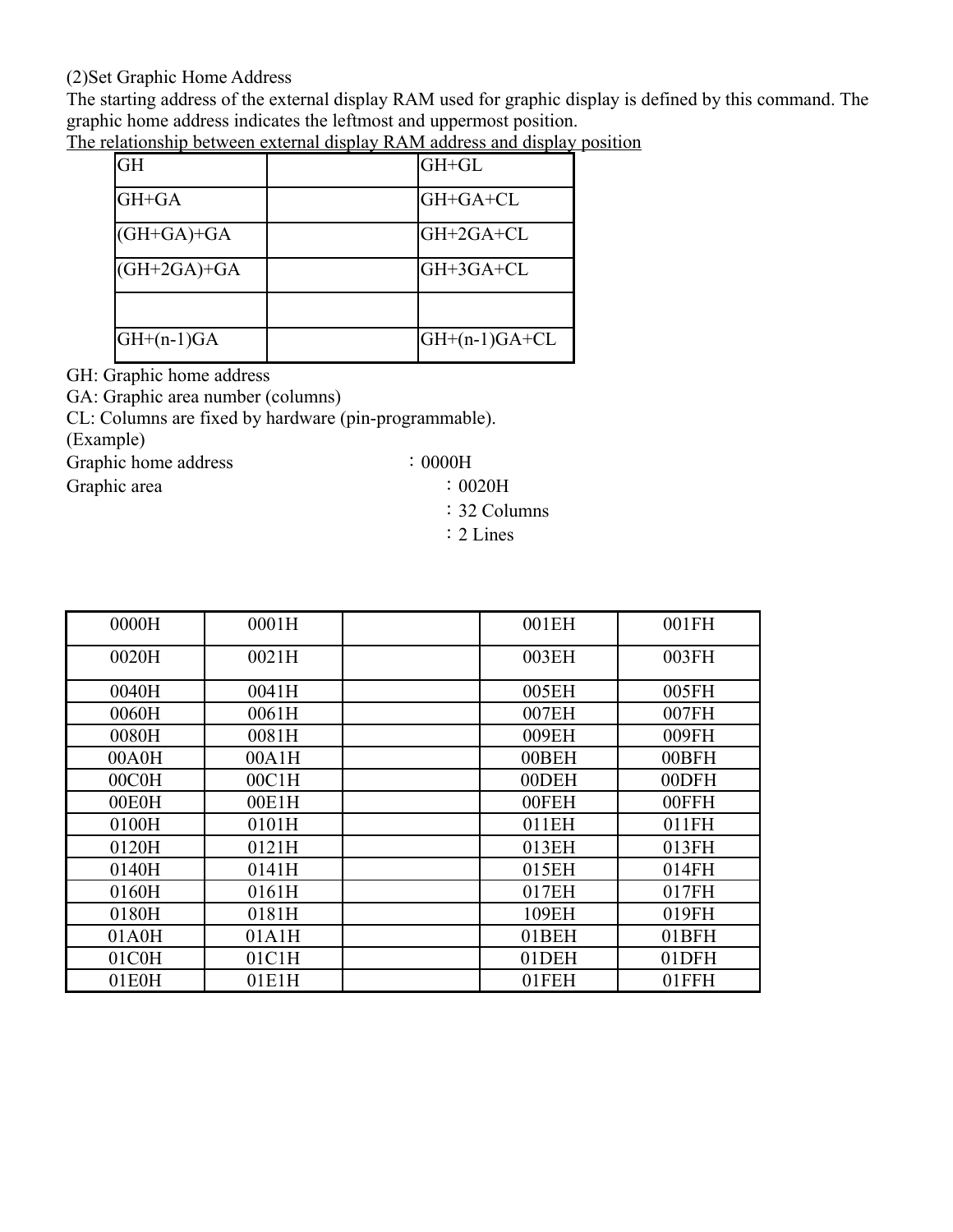(3)Set Text Area

The display columns are defined by the hardware Setting. This command can be used to adjust the columns of the display.

(Example)

| $\cdots$          |                         |
|-------------------|-------------------------|
| LCD size          | 20 columns, 4 lines     |
| Text home address | 0000H                   |
| Text area         | 0014H                   |
|                   | Set 32 columns, 4 Lines |

 $\triangle$ CD  $\triangle$ 0000 | 0001 | ……… | 0013 | 0014 | ……… | 001F 0014 0015 ……… 0027 0028 ……… 0033 0028 | 0029 | ……… | 003B | 003C | ……… | 0047 003C | 003D | ……… | 004F | 0050 | ……… | 005B

(4)Set Graphic Area

The display columns are defined by the hardware setting. This command can be used to adjust the columns of the graphic display.

(Example)

| LCD size             | 20 columns, 2lines |
|----------------------|--------------------|
| Graphic home address | $\therefore$ 0000H |
| Graphic are          | $\therefore$ 0014H |
|                      |                    |

Set 32 columns, 2 Lines

| 0000 | 0001                 | . | 0013 | 0014             | . | 001F             |
|------|----------------------|---|------|------------------|---|------------------|
| 0014 | 0015                 | . | 0027 | 0028             |   | 0033             |
| 0028 | 0029                 |   | 003B | 003C             |   | 0047             |
| 003C | 003D                 | . | 004F | 0050             | . | 005B             |
| 0050 | 0051                 |   | 0063 | 0064             |   | 006F             |
| 0064 | 0065                 |   | 0077 | 0078             |   | 0083             |
| 0078 | 0079                 |   | 008B | 008C             |   | 0097             |
| 008C | 008D                 | . | 009F | 00A0             | . | 00AB             |
| 00A0 | 00A1                 | . | 00B3 | 00B4             |   | 00BF             |
| 00B4 | 00B5                 | . | 00C7 | 00C8             |   | 00D3             |
| 00C8 | 00C9                 | . | 00DB | 00DC             |   | 00E7             |
| 00DC | 00DD                 |   | 00EF | 00F <sub>0</sub> |   | 00FD             |
| 00F0 | 00F1                 | . | 0103 | 0104             | . | 011F             |
| 0104 | 0105                 |   | 0127 | 0128             |   | 0123             |
| 0128 | 0129                 |   | 013B | 0013C            |   | 00147            |
| 013C | 013D                 | . | 014F | 0150             | . | 015 <sub>B</sub> |
|      |                      |   |      |                  |   |                  |
|      | $\blacktriangle$ LCD |   |      |                  |   |                  |

If the graphic area setting is set to match the desired number of columns on the LCD, the addressing scheme will be automatically modified so that the start address of each line equals the end address of the previous  $line +1$ .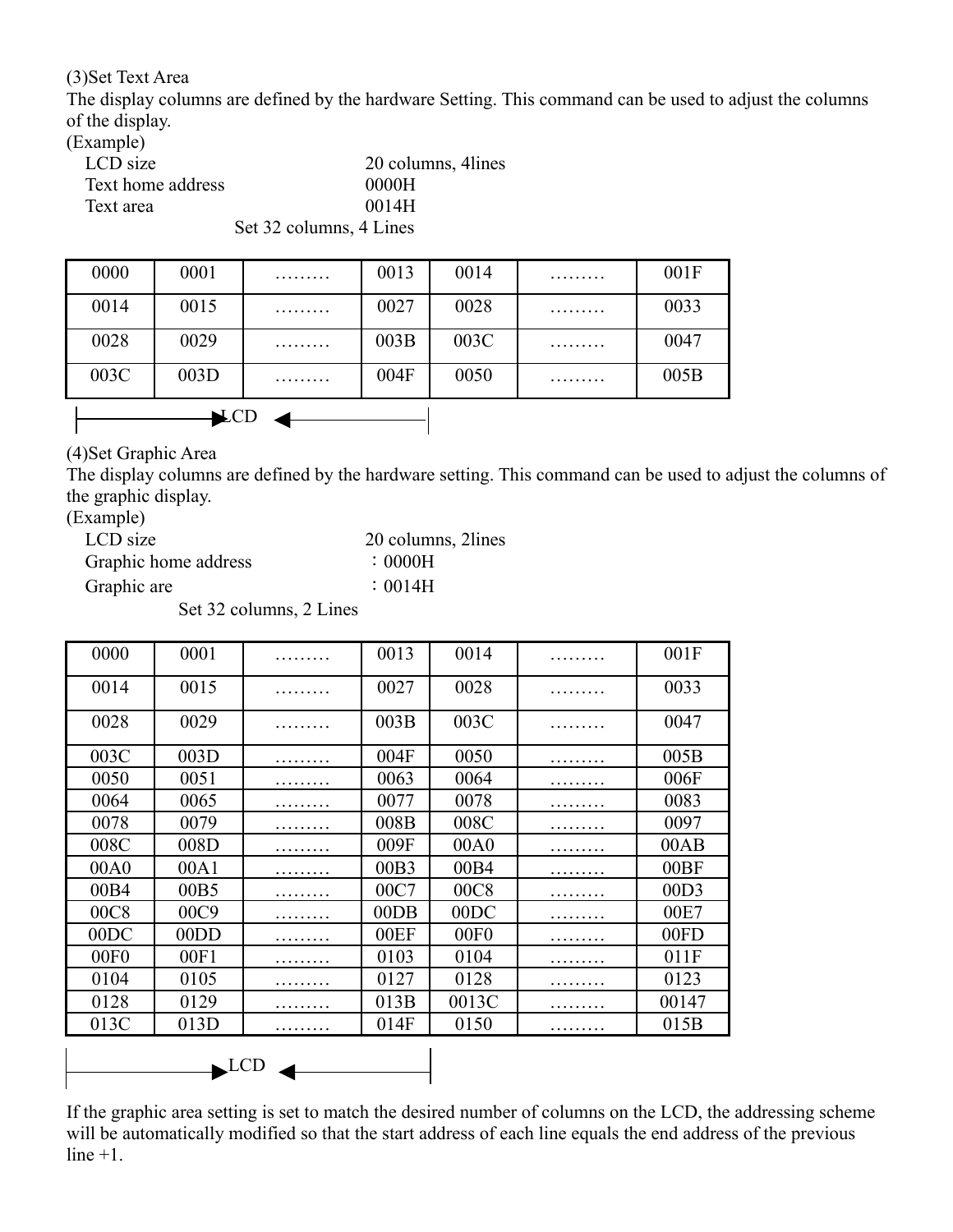‧Mode set CODE FUNCTION OPERAND  $1000x000$  OR Mode  $-$ 1000x001 EXOR Mode -  $1000x011$   $\Delta N$ D Mode  $\Delta 1000x011$   $\Delta N$ 1000x100 | TEXT ATTRIBUTE Mode 10000xxx Internal Character Generator Mode - 10001xxx External Character Generator Mode -

 $X^{\dagger}$  invalid

The display mode is defined by this command. The display mode does not change until the next command is sent. The logical OR, EXOR, AND of text or graphic display can be displayed. In Internal Character Generator mode, character codes 00H to 7FH are assigned to the built-in character generator ROM. The character codes 80H to FFH are automatically assigned to the external character generator RAM. (Example)



**GRAPHIC** 







(Note)Attribute functions can only be applied to text display, since the attribute data is placed in the graphic RAM area.

Attribute function

The attribute operations are Reverse display, Character blink and Inhibit. The attribute data is written into the graphic area which was defined by the Set Control Word command. Only text display is possible in Attribute Function mode; graphic display is automatically disabled. However, the Display Mode command must be used to turn both Text and Graphic on in order for the Attribute function to be available.

The attribute data for each character in the text area is written to the same address in the graphic area. The Attribute function is defined as follows.

Attribute RAM 1byte

|          |          |          | $\times$       | $\times$ | $\times$                 | $\times$                 | d3 | d2         | d1 | d0 |
|----------|----------|----------|----------------|----------|--------------------------|--------------------------|----|------------|----|----|
|          |          |          |                |          |                          |                          |    |            |    |    |
| d3       | d2       | d1       | d0             |          | <b>FUNCTION</b>          |                          |    |            |    |    |
| $\theta$ | $\theta$ | $\theta$ | $\overline{0}$ |          | Normal display           |                          |    |            |    |    |
| $\theta$ |          | $\Omega$ |                |          | Reverse display          |                          |    |            |    |    |
| $\theta$ | $\theta$ |          |                |          | Inhibit display          |                          |    |            |    |    |
|          | $\theta$ | $\theta$ | $\theta$       |          |                          | Blink of normal display  |    |            |    |    |
|          |          | $\theta$ |                |          |                          | Blink of reverse display |    |            |    |    |
|          | $\theta$ |          |                |          | Blink of inhibit display |                          |    | X: invalid |    |    |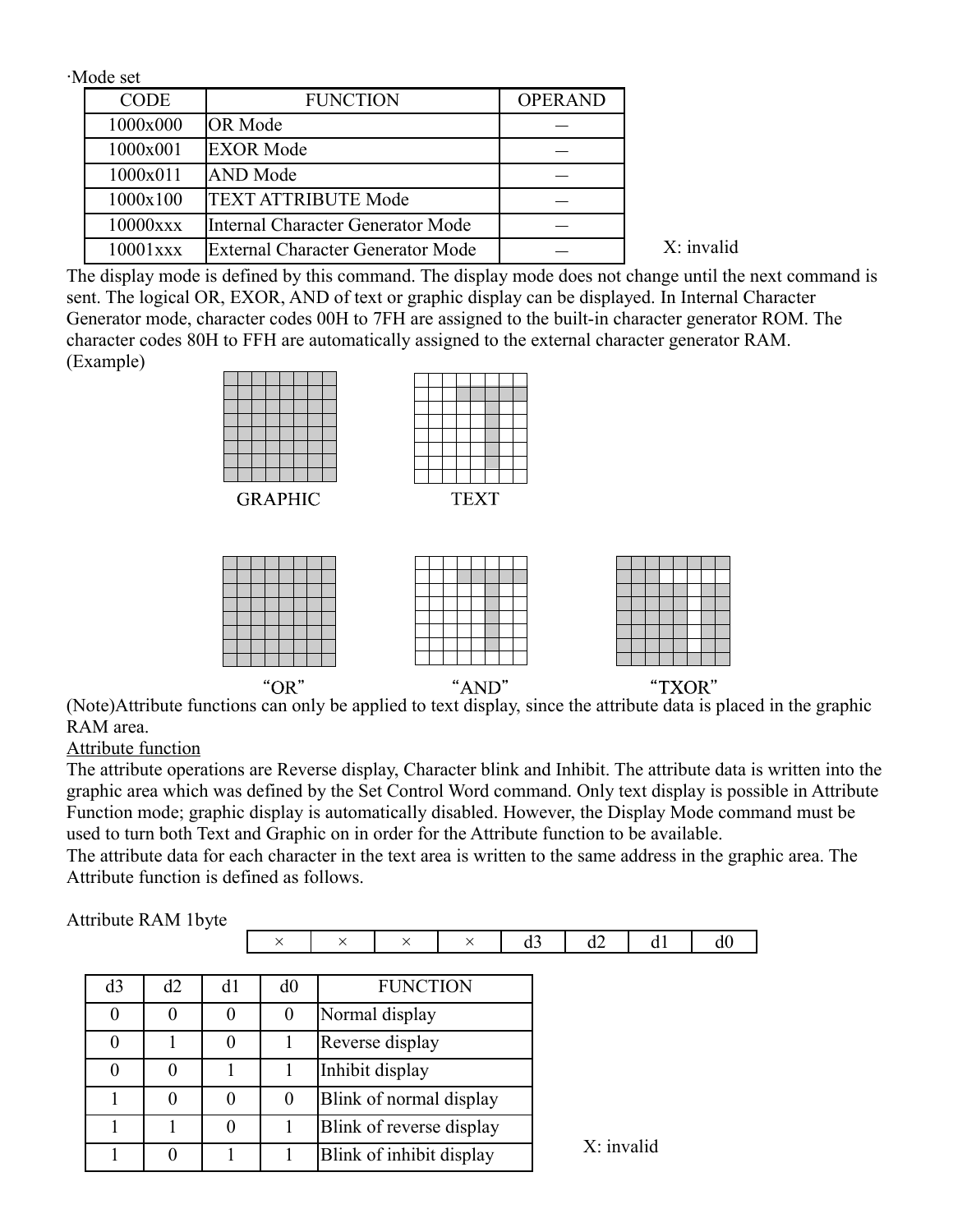‧Display mode

| <b>CODE</b> | <b>FUNCTION</b>      | <b>OPERAND</b> |
|-------------|----------------------|----------------|
| 10010000    | Display off          |                |
| 1001xx10    | Cursor on, blink off |                |
| 1001xx11    | Cursor on, blink on  |                |
| 100101xx    | Text on, graphic off |                |
| 100110xx    | Text off, graphic on |                |
| 100111xx    | Text on, graphic on  |                |

X: invalid



(Note)It is necessary to turn on "Text display" and "Graphic display" in the following cases. a)Combination of text/graphic display

b)Attribute function

‧Cursor pattern select

| <b>CODE</b> | <b>FUNCTION</b> | <b>OPERAND</b> |
|-------------|-----------------|----------------|
| 10100000    | 1-line cursor   |                |
| 10100001    | 2-line cursor   |                |
| 10100010    | 3-line cursor   |                |
| 10100011    | 4-line cursor   |                |
| 10100100    | 5-line cursor   |                |
| 10100101    | 6-line cursor   |                |
| 10100110    | 7-line cursor   |                |
| 10100111    | 8-line cursor   |                |

When cursor display is ON, this command selects the cursor pattern in the range 1 line to 8 lines. The cursor address is defined by the Cursor Pointer Set command.

|  |  | $\sim$ |  |  |
|--|--|--------|--|--|
|  |  |        |  |  |
|  |  |        |  |  |
|  |  |        |  |  |
|  |  |        |  |  |
|  |  |        |  |  |
|  |  |        |  |  |

| 2-line cursor |  |  |  |  |  |  |  |  |
|---------------|--|--|--|--|--|--|--|--|

| 1:<br>J |  |  |  |  |  |  |  |  |
|---------|--|--|--|--|--|--|--|--|

1-line cursor

8-line cursor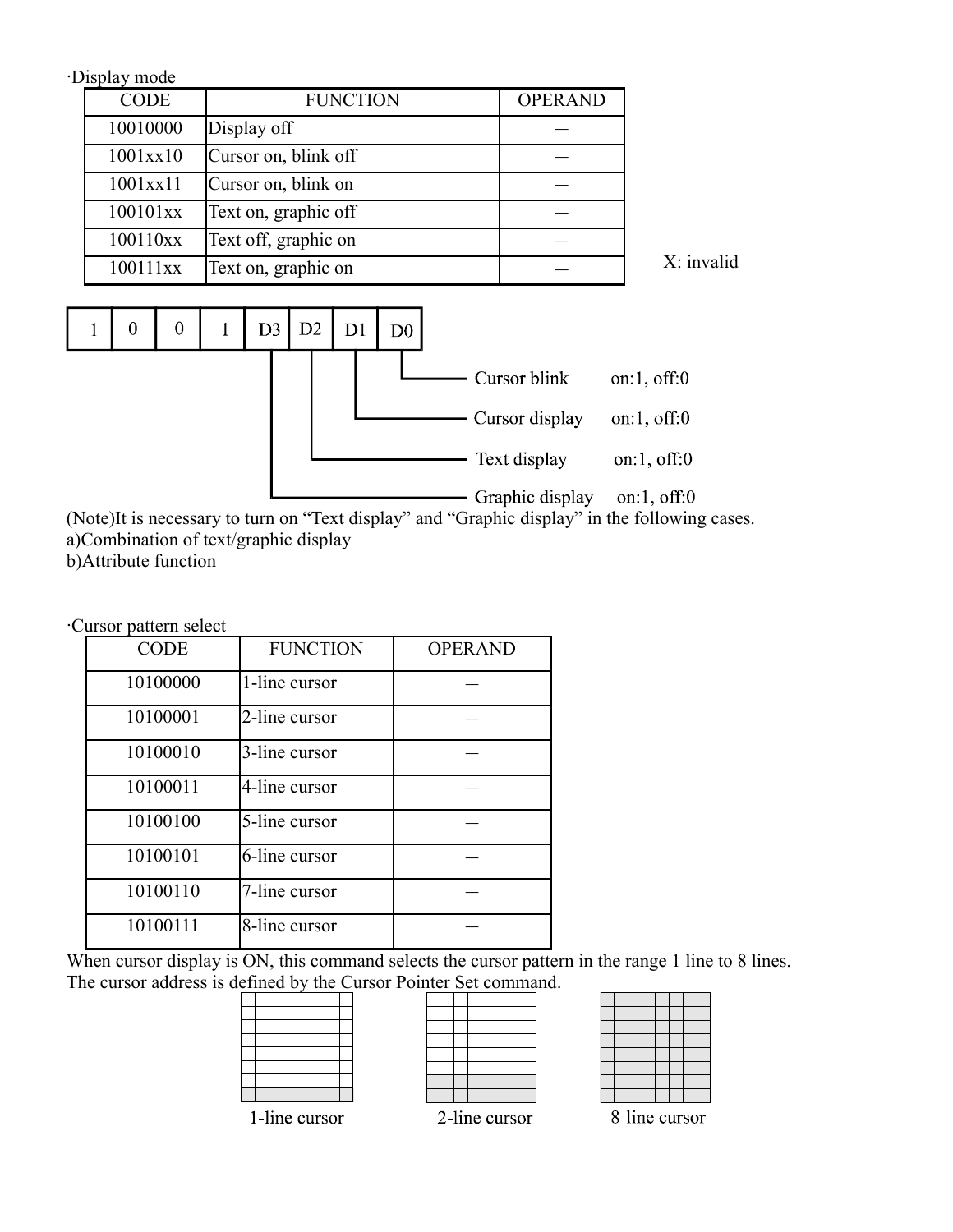‧Data Auto Read/Write

| <b>CODE</b> | HEX.             | <b>FUNCTION</b>     | <b>OPERAND</b> |
|-------------|------------------|---------------------|----------------|
| 10110000    | B0H              | Set Data Auto Write |                |
| 10110001    | B <sub>1</sub> H | Set Data Auto Read  |                |
| 10110010    | B2H              | <b>Auto Reset</b>   |                |

The command is convenient for sending a full screen of data from the external display RAM. After setting Auto mode, a Data Write (or Read) command is need not be sent between each datum. A Data Auto Write (or Read) command must be sent after a Set Address Pointer command. After this command, the address pointer is automatically incremented by 1 after each datum. In Auto mode, the T6963C cannot accept any other commands.

The Auto Reset command must be sent to the T69963C after all data has been sent, to clear Auto mode. (Note)A Status check for Auto mode

(STA2, STA3 should be checked between sending of each datum. Auto Reset should be performed after checking STA3=1 (STA2=1.) Refer to the following flowchart.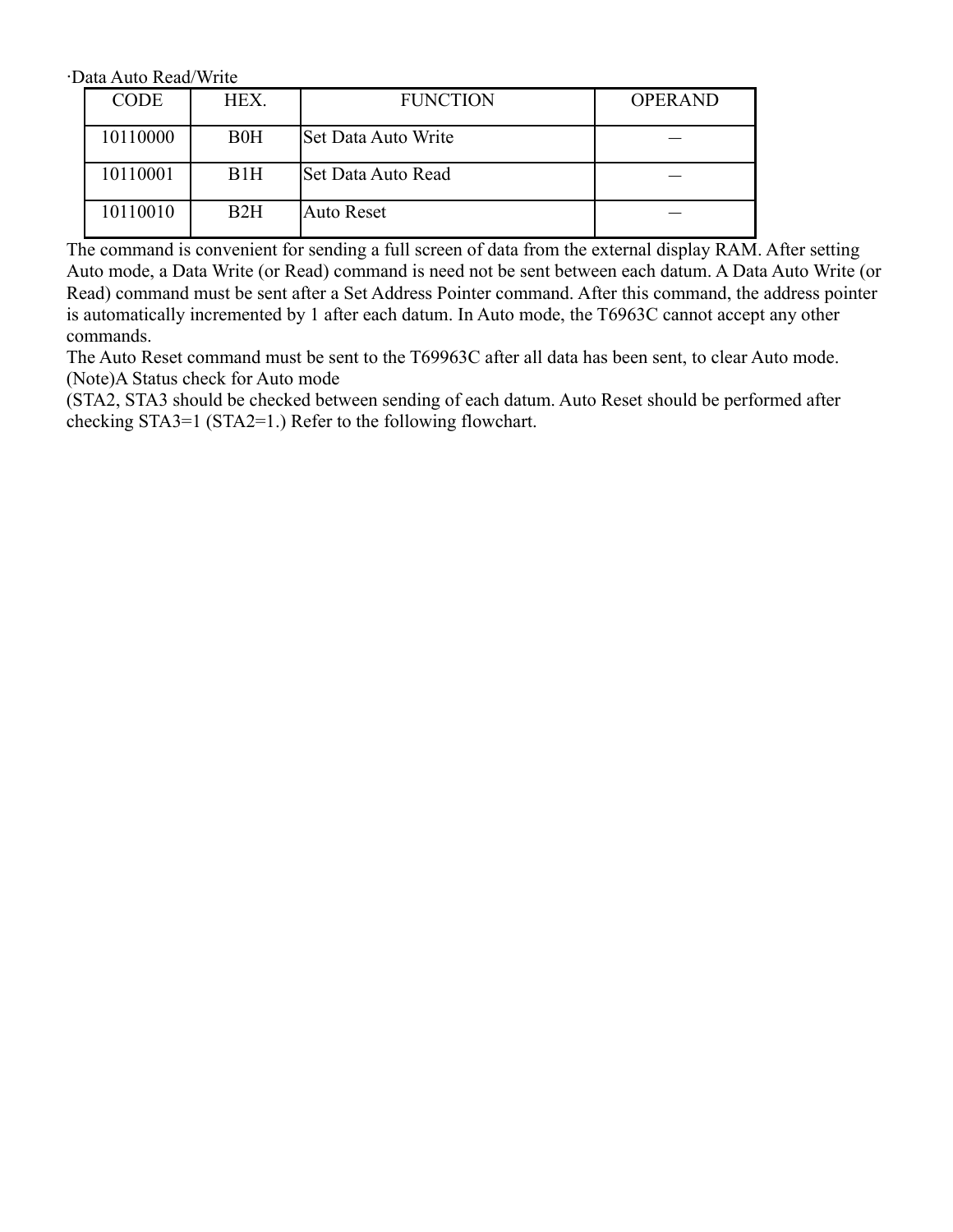a)Auto Read mode<br>b)Auto Write mode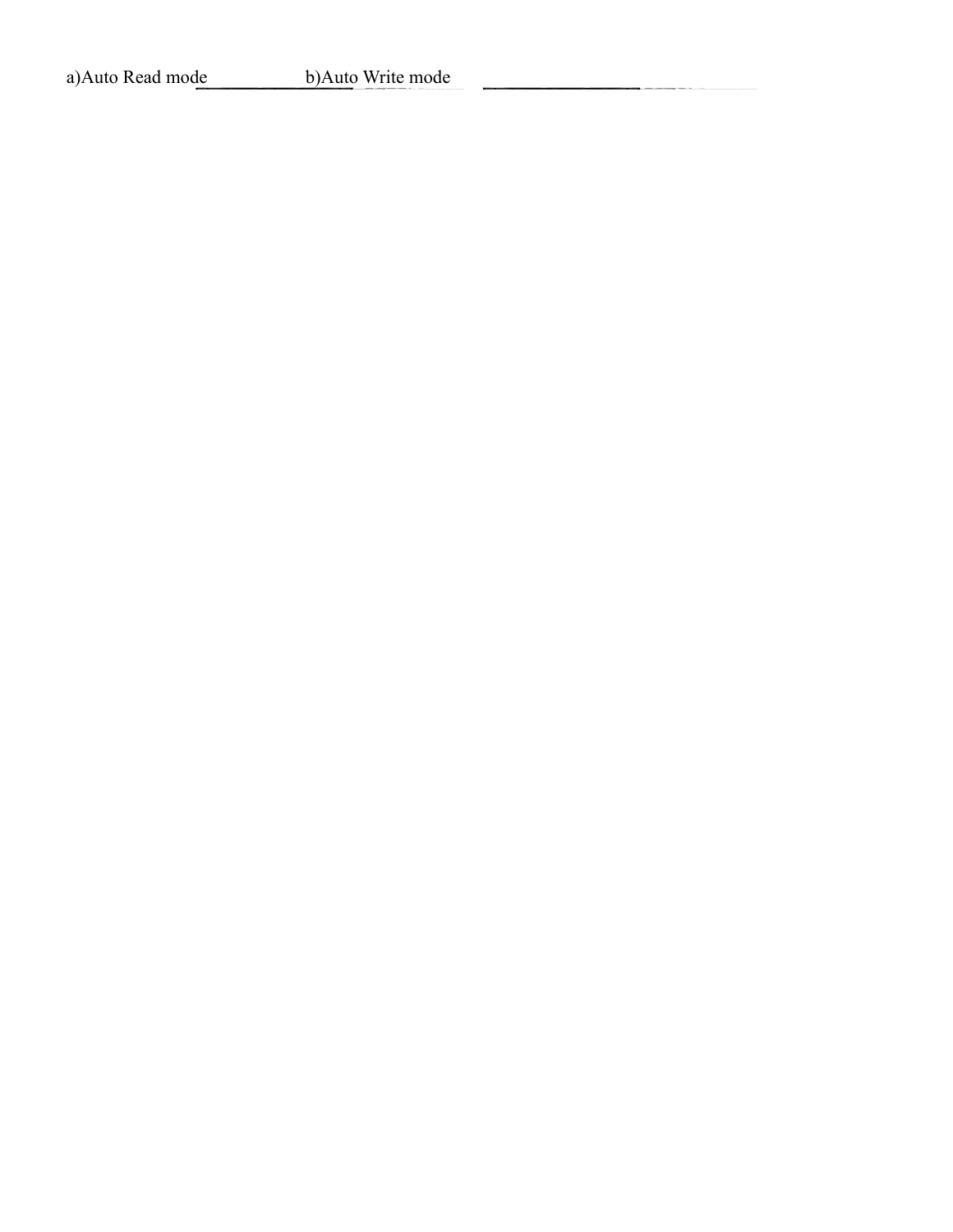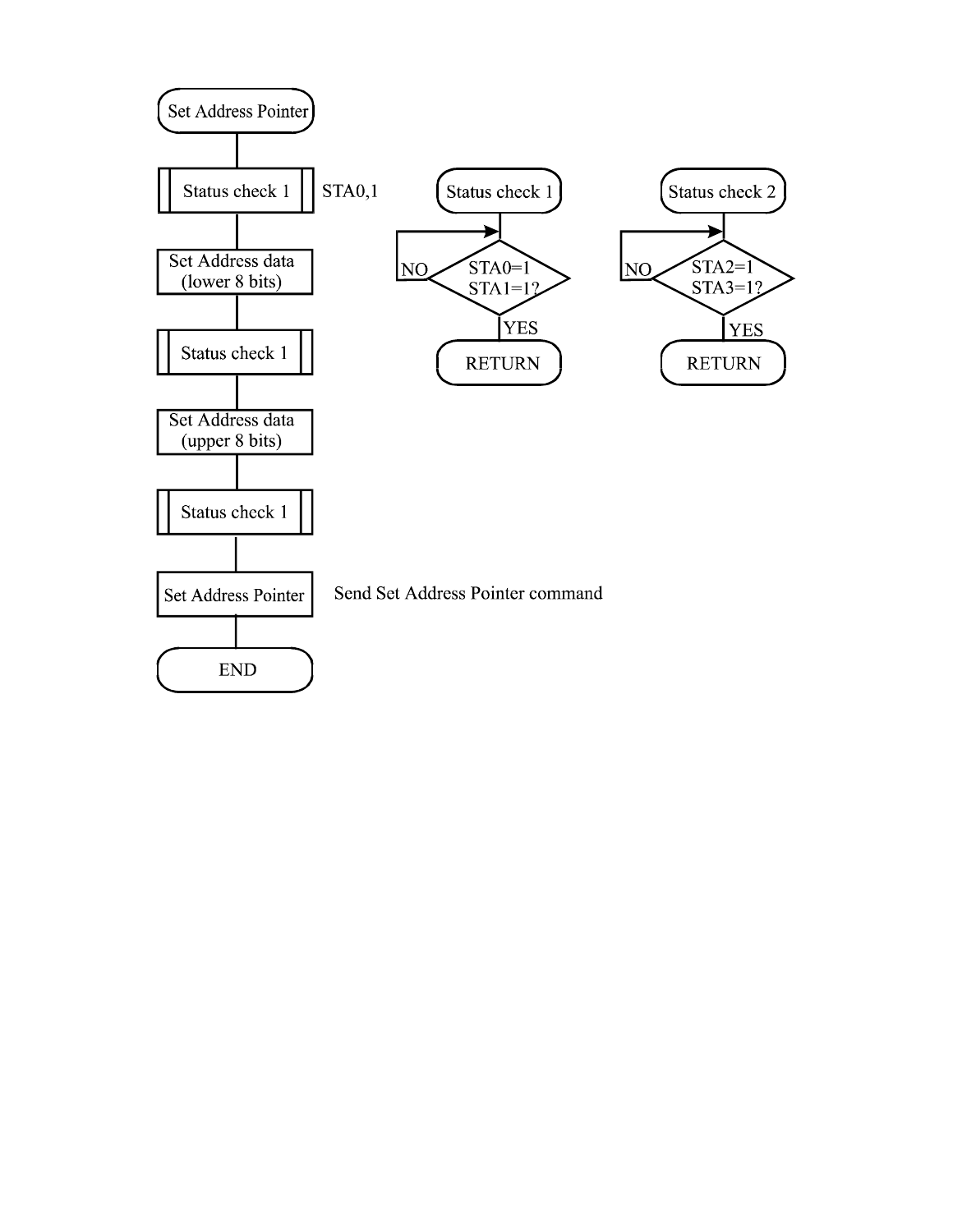‧Date Read/Write

| <b>CODE</b> | HEX.            | <b>FUNCTION</b>                 | <b>OPERAND</b> |
|-------------|-----------------|---------------------------------|----------------|
| 11000000    | COH             | Data Write and Increment ADP    | Data           |
| 11000001    | C1H             | Data Read and Increment ADP     |                |
| 11000010    | C2H             | Data Write and Decrement ADP    | Data           |
| 11000011    | C <sub>3H</sub> | Data Read and Decrement ADP     |                |
| 11000100    | C4H             | Data Write and Non-variable ADP | Data           |
| 11000101    | C5H             | Data Read and Non-variable ADP  |                |

This command is used for writing data from the MPU to external display RAM, and reading data from external display RAM to the MPU. Data Write/Data Read should be executed after setting address using Set Address Pointer command. The address pointer can be automatically incremented or decremented using this command.

(Note)This command is necessary for each 1-byte datum.

Refer to the following flowchart.



‧Screen Peek

| CODE     | HEX.       | <b>FUNCTION</b> | <b>OPERAND</b> |
|----------|------------|-----------------|----------------|
| 11100000 | <b>E0H</b> | Screen Peek     | $-\rho$        |

This command is used to transfer 1 byte of displayed data to the data stack; this byte can then be read from the MPU by data access. The logical combination of text and graphic display data on the LCD screen can be read by this command.

The status (STA6) should be checked just after the Screen Peek command. If the address determined by the Set Address Pointer command is not in the graphic area, this commands is ignored and a status flag (STA6) is set.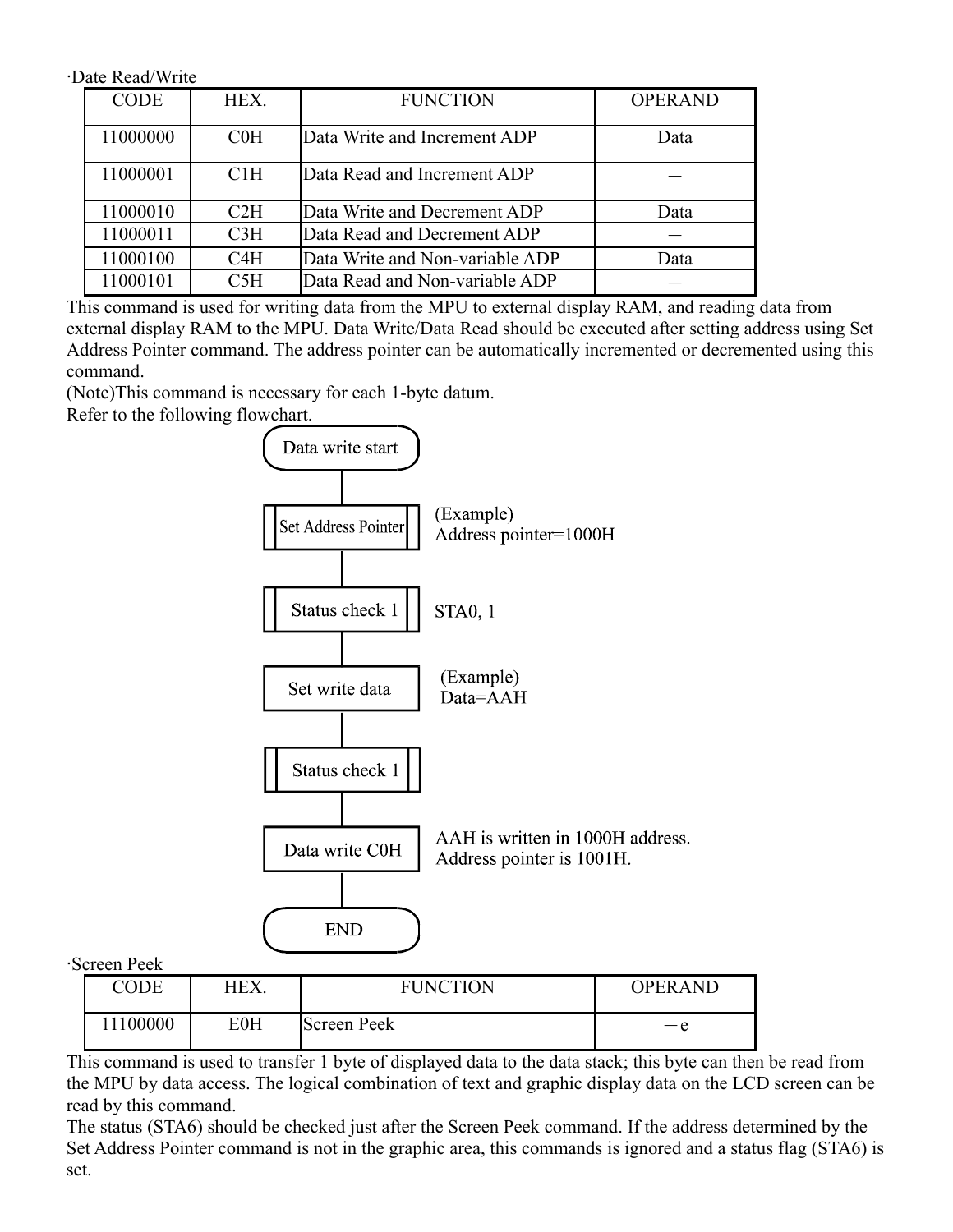Refer to the following flowchart.



‧Screen Copy

| . .<br>CODE | HEX. | <b>FUNCTION</b> | <b>OPERAND</b> |
|-------------|------|-----------------|----------------|
| 1101000     | E8H  | Screen Copy     |                |

This command copies a single raster line of data to the graphic area.

The start point must be set using the Set Address Pointer command.

(Note 1) If the attribute function is being used, this command is not available.

(With Attribute data is graphic area data.)

Refer to the following flowchart.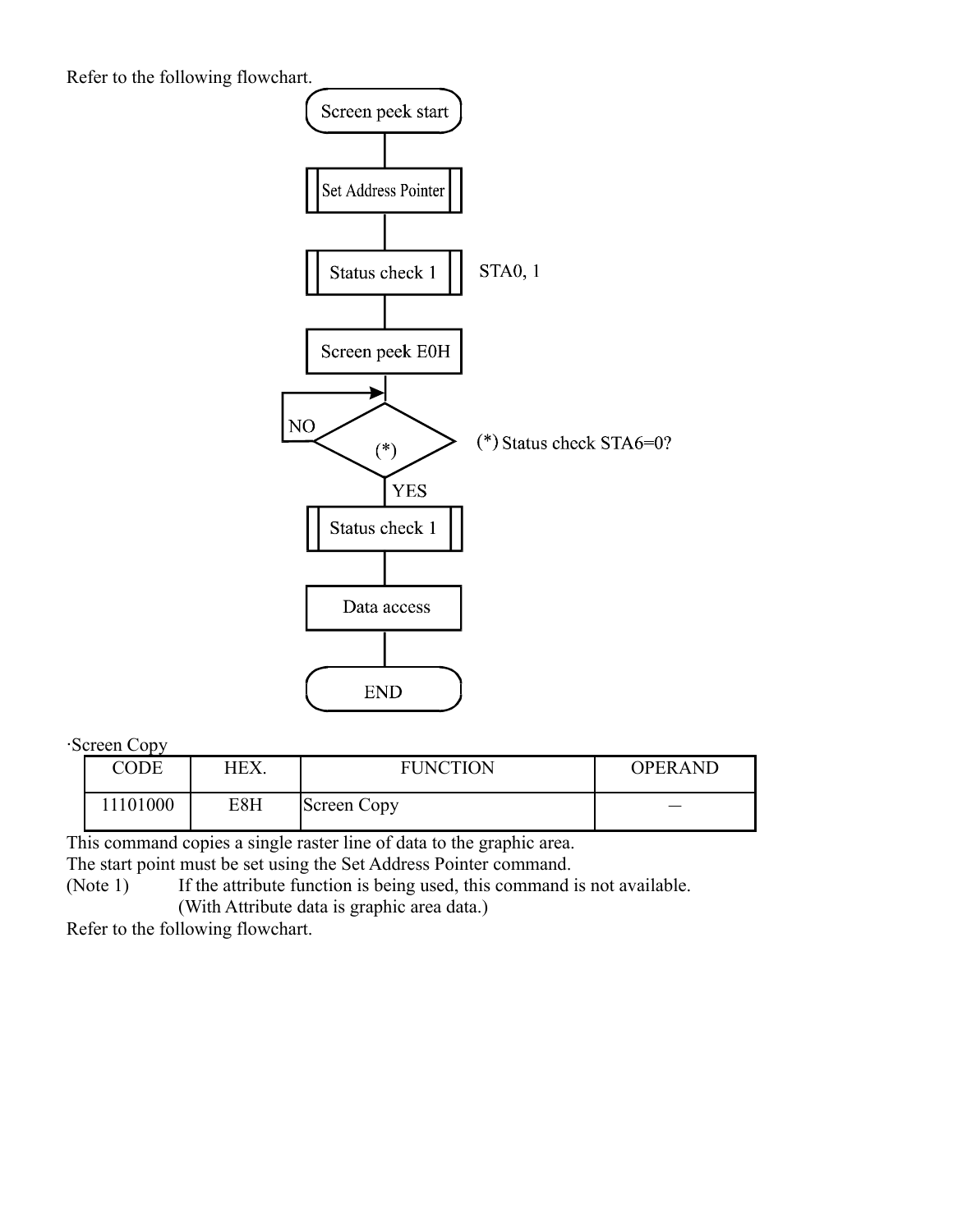

#### ‧Bit Set/Reset

| <b>CODE</b>          | <b>FUNCTION</b>  | <b>OPERAND</b> |
|----------------------|------------------|----------------|
| $11110$ $\text{xxx}$ | <b>Bit Reset</b> |                |
| $11111$ xxx          | <b>Bit Set</b>   |                |
| 1111x000             | Bit 0 (LSB)      |                |
| 1111x001             | Bit 1            |                |
| 1111x010             | Bit 2            |                |
| 1111x011             | Bit 3            |                |
| 1111x100             | Bit 4            |                |
| 1111x101             | Bit 5            |                |
| 1111x110             | Bit 6            |                |
| 1111x111             | Bit 7 (MSB)      |                |

X: invalid

This command use to set or reset a bit of the byte specified by the address pointer. Only one bit can be set/reset at a time. Refer to the following flowchart.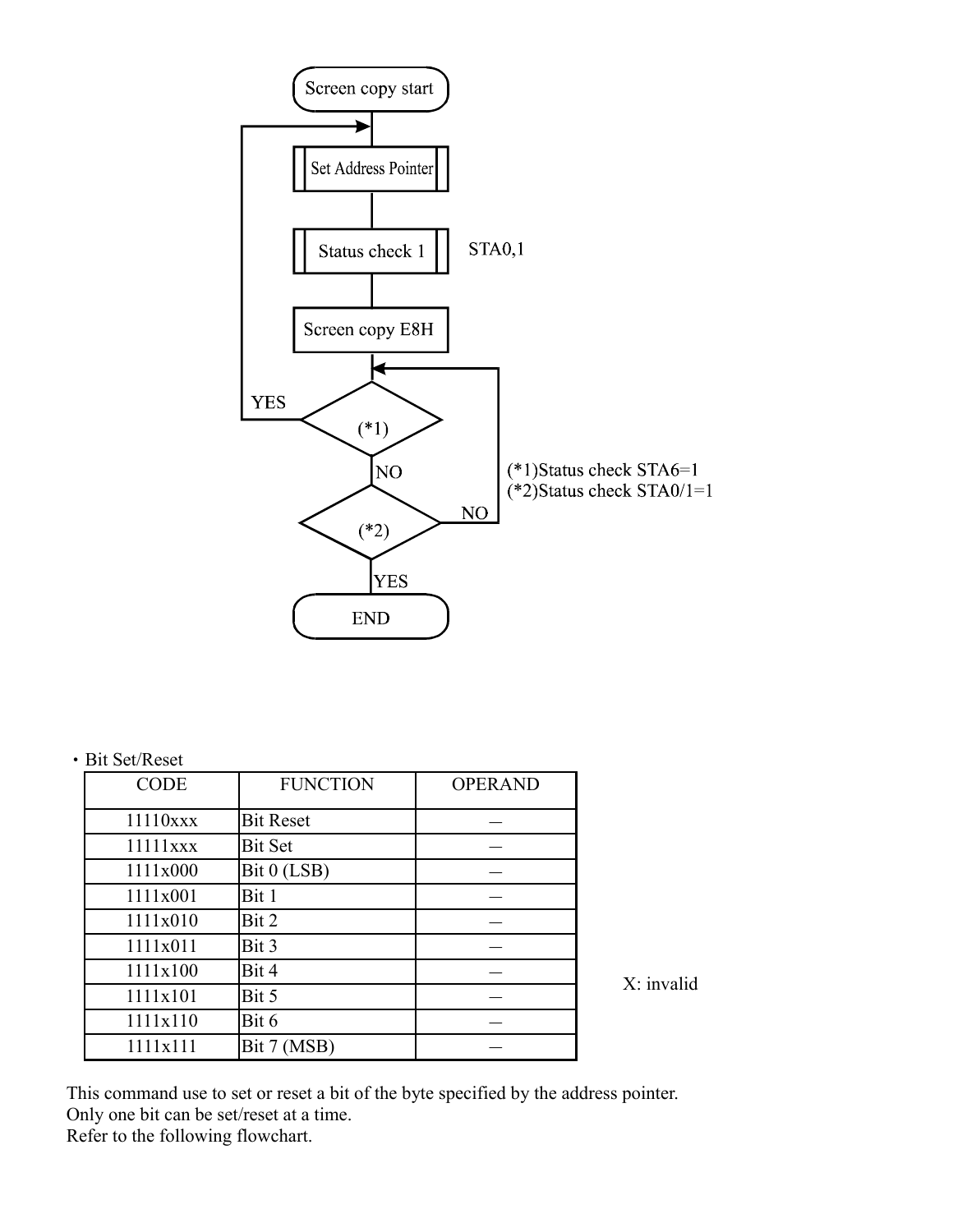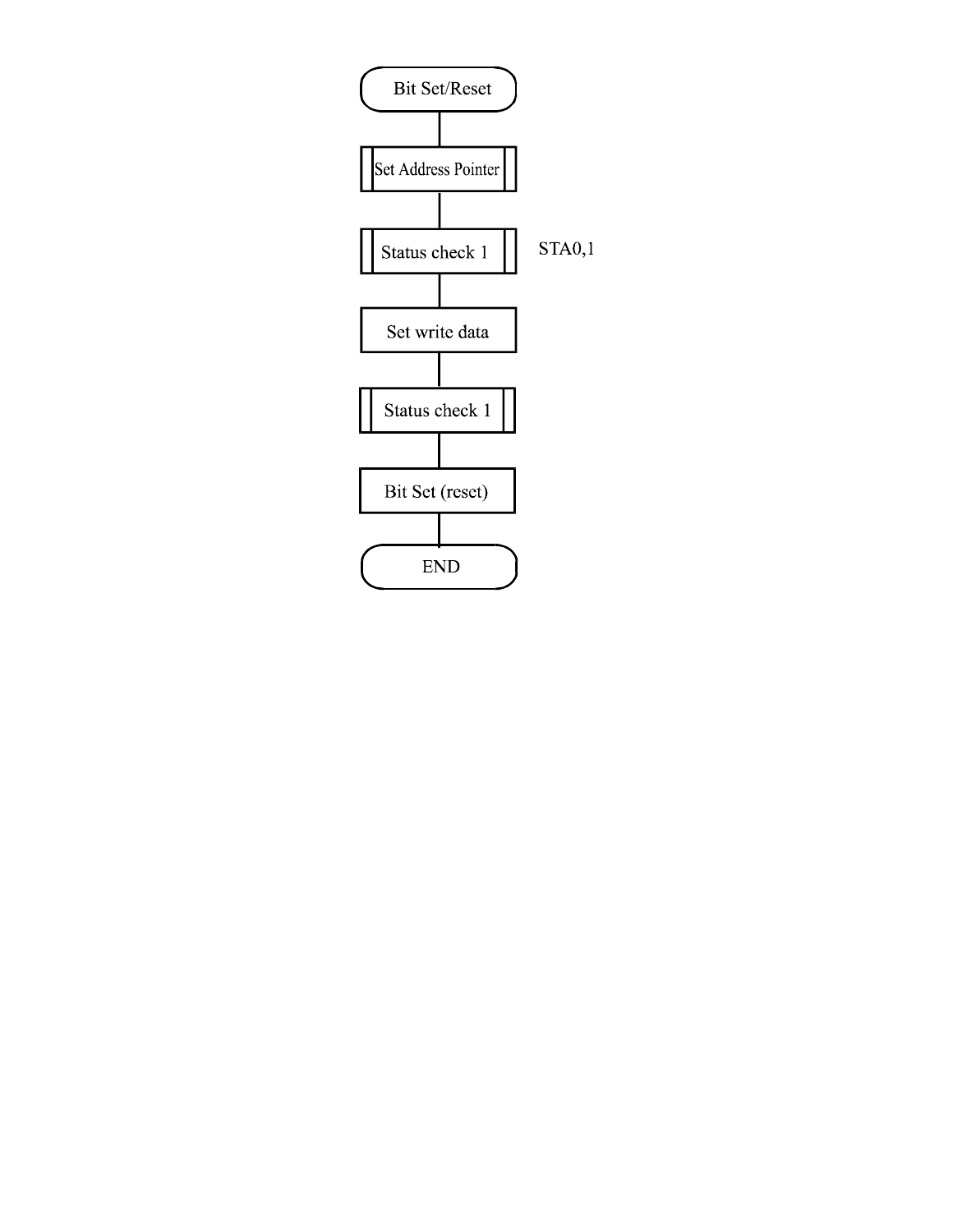#### CHARACTER CODE MAP

| Lower<br>Lower                                                                                                                                                                                                                                                                                                                                                                                              |   |                                                                                                                                                               |   |   |   |   |  |
|-------------------------------------------------------------------------------------------------------------------------------------------------------------------------------------------------------------------------------------------------------------------------------------------------------------------------------------------------------------------------------------------------------------|---|---------------------------------------------------------------------------------------------------------------------------------------------------------------|---|---|---|---|--|
|                                                                                                                                                                                                                                                                                                                                                                                                             |   | cccc cccm ccmc ccmm cmcc cmcm cmmc cmmm                                                                                                                       |   |   |   |   |  |
|                                                                                                                                                                                                                                                                                                                                                                                                             |   |                                                                                                                                                               |   |   |   |   |  |
| $\frac{4}{\text{bit}}$                                                                                                                                                                                                                                                                                                                                                                                      |   |                                                                                                                                                               |   |   |   |   |  |
|                                                                                                                                                                                                                                                                                                                                                                                                             |   |                                                                                                                                                               |   |   |   |   |  |
| $\begin{tabular}{ c c c } \hline \rule{0pt}{3ex} \rule{0pt}{3ex} \rule{0pt}{3ex} \rule{0pt}{3ex} \rule{0pt}{3ex} \rule{0pt}{3ex} \rule{0pt}{3ex} \rule{0pt}{3ex} \rule{0pt}{3ex} \rule{0pt}{3ex} \rule{0pt}{3ex} \rule{0pt}{3ex} \rule{0pt}{3ex} \rule{0pt}{3ex} \rule{0pt}{3ex} \rule{0pt}{3ex} \rule{0pt}{3ex} \rule{0pt}{3ex} \rule{0pt}{3ex} \rule{0pt}{3ex} \rule{0pt}{3ex} \rule{0pt}{3ex} \rule{0pt$ |   |                                                                                                                                                               |   |   |   |   |  |
|                                                                                                                                                                                                                                                                                                                                                                                                             |   |                                                                                                                                                               |   |   |   |   |  |
|                                                                                                                                                                                                                                                                                                                                                                                                             |   |                                                                                                                                                               |   |   |   |   |  |
|                                                                                                                                                                                                                                                                                                                                                                                                             |   |                                                                                                                                                               |   |   |   |   |  |
| LLLH                                                                                                                                                                                                                                                                                                                                                                                                        |   |                                                                                                                                                               |   |   |   |   |  |
|                                                                                                                                                                                                                                                                                                                                                                                                             |   |                                                                                                                                                               |   |   |   |   |  |
|                                                                                                                                                                                                                                                                                                                                                                                                             |   |                                                                                                                                                               |   |   |   |   |  |
| LLHL                                                                                                                                                                                                                                                                                                                                                                                                        |   |                                                                                                                                                               |   |   |   |   |  |
|                                                                                                                                                                                                                                                                                                                                                                                                             |   |                                                                                                                                                               |   |   |   |   |  |
|                                                                                                                                                                                                                                                                                                                                                                                                             |   |                                                                                                                                                               |   |   |   |   |  |
|                                                                                                                                                                                                                                                                                                                                                                                                             |   |                                                                                                                                                               |   |   |   |   |  |
| LLHH                                                                                                                                                                                                                                                                                                                                                                                                        |   |                                                                                                                                                               |   |   |   |   |  |
|                                                                                                                                                                                                                                                                                                                                                                                                             |   |                                                                                                                                                               |   |   |   |   |  |
|                                                                                                                                                                                                                                                                                                                                                                                                             |   | ╎ <sub>╾</sub> ╸┋╌┑╎╶╺┋╵┇╹╹╸╻╵╹┋╹╹╎╺╻╻┋╎╸┋╌╷╵╶╻╏╷<br>┌╍┋╌╿╹╌┇╿┋╻╸┦╿╶┋╷╿╶┋╷┞╾╻┪╿╶╶╷┙┆╌┇                                                                        |   |   |   |   |  |
| LHLL                                                                                                                                                                                                                                                                                                                                                                                                        |   |                                                                                                                                                               |   |   |   |   |  |
|                                                                                                                                                                                                                                                                                                                                                                                                             |   |                                                                                                                                                               |   |   |   |   |  |
|                                                                                                                                                                                                                                                                                                                                                                                                             |   |                                                                                                                                                               |   |   |   |   |  |
|                                                                                                                                                                                                                                                                                                                                                                                                             |   |                                                                                                                                                               |   |   |   |   |  |
| LHLH                                                                                                                                                                                                                                                                                                                                                                                                        |   |                                                                                                                                                               |   |   |   |   |  |
|                                                                                                                                                                                                                                                                                                                                                                                                             |   |                                                                                                                                                               |   |   |   |   |  |
|                                                                                                                                                                                                                                                                                                                                                                                                             |   |                                                                                                                                                               |   |   |   |   |  |
|                                                                                                                                                                                                                                                                                                                                                                                                             |   |                                                                                                                                                               |   |   |   |   |  |
| LHHL                                                                                                                                                                                                                                                                                                                                                                                                        |   |                                                                                                                                                               |   |   |   |   |  |
|                                                                                                                                                                                                                                                                                                                                                                                                             |   |                                                                                                                                                               |   |   |   |   |  |
|                                                                                                                                                                                                                                                                                                                                                                                                             |   |                                                                                                                                                               |   |   |   |   |  |
| LHHH                                                                                                                                                                                                                                                                                                                                                                                                        |   |                                                                                                                                                               |   |   |   |   |  |
|                                                                                                                                                                                                                                                                                                                                                                                                             |   |                                                                                                                                                               |   |   |   |   |  |
|                                                                                                                                                                                                                                                                                                                                                                                                             |   |                                                                                                                                                               |   |   |   |   |  |
|                                                                                                                                                                                                                                                                                                                                                                                                             |   |                                                                                                                                                               |   |   |   |   |  |
| <b>HLLL</b>                                                                                                                                                                                                                                                                                                                                                                                                 |   |                                                                                                                                                               |   |   |   |   |  |
|                                                                                                                                                                                                                                                                                                                                                                                                             |   |                                                                                                                                                               |   |   |   |   |  |
|                                                                                                                                                                                                                                                                                                                                                                                                             |   | *-_  x:**_  *:*  * <sub>*-</sub> -*  -:_   <sub>*---</sub> _  ---   <del>*</del> ----:<br>  _-*   __-*  __:_   _;_   _;_   __:_   <u>----</u> =  =:_:-  =____ |   |   |   |   |  |
| HLLH                                                                                                                                                                                                                                                                                                                                                                                                        |   |                                                                                                                                                               |   |   |   |   |  |
|                                                                                                                                                                                                                                                                                                                                                                                                             |   |                                                                                                                                                               |   |   |   |   |  |
|                                                                                                                                                                                                                                                                                                                                                                                                             |   |                                                                                                                                                               |   |   |   |   |  |
|                                                                                                                                                                                                                                                                                                                                                                                                             |   |                                                                                                                                                               |   |   |   |   |  |
| <b>HLHL</b>                                                                                                                                                                                                                                                                                                                                                                                                 |   |                                                                                                                                                               |   |   |   |   |  |
|                                                                                                                                                                                                                                                                                                                                                                                                             |   |                                                                                                                                                               |   |   |   |   |  |
|                                                                                                                                                                                                                                                                                                                                                                                                             |   |                                                                                                                                                               |   |   |   |   |  |
|                                                                                                                                                                                                                                                                                                                                                                                                             |   |                                                                                                                                                               |   |   |   |   |  |
|                                                                                                                                                                                                                                                                                                                                                                                                             |   |                                                                                                                                                               |   |   |   |   |  |
|                                                                                                                                                                                                                                                                                                                                                                                                             |   |                                                                                                                                                               |   |   |   |   |  |
|                                                                                                                                                                                                                                                                                                                                                                                                             |   |                                                                                                                                                               |   |   |   |   |  |
| <b>HHLL</b>                                                                                                                                                                                                                                                                                                                                                                                                 |   |                                                                                                                                                               | į |   |   | İ |  |
|                                                                                                                                                                                                                                                                                                                                                                                                             |   |                                                                                                                                                               |   |   |   |   |  |
|                                                                                                                                                                                                                                                                                                                                                                                                             |   |                                                                                                                                                               |   |   |   |   |  |
|                                                                                                                                                                                                                                                                                                                                                                                                             |   |                                                                                                                                                               | İ | i |   |   |  |
| <b>HHLH</b>                                                                                                                                                                                                                                                                                                                                                                                                 |   |                                                                                                                                                               |   |   | į |   |  |
|                                                                                                                                                                                                                                                                                                                                                                                                             |   |                                                                                                                                                               |   |   |   |   |  |
|                                                                                                                                                                                                                                                                                                                                                                                                             |   |                                                                                                                                                               |   |   |   |   |  |
| <b>HHHL</b>                                                                                                                                                                                                                                                                                                                                                                                                 |   |                                                                                                                                                               |   |   | Ī |   |  |
|                                                                                                                                                                                                                                                                                                                                                                                                             | ₩ |                                                                                                                                                               |   |   |   |   |  |
|                                                                                                                                                                                                                                                                                                                                                                                                             |   |                                                                                                                                                               |   |   |   |   |  |
|                                                                                                                                                                                                                                                                                                                                                                                                             |   |                                                                                                                                                               | į |   |   |   |  |
| <b>HHHH</b>                                                                                                                                                                                                                                                                                                                                                                                                 |   |                                                                                                                                                               |   |   |   |   |  |
|                                                                                                                                                                                                                                                                                                                                                                                                             |   |                                                                                                                                                               |   |   |   |   |  |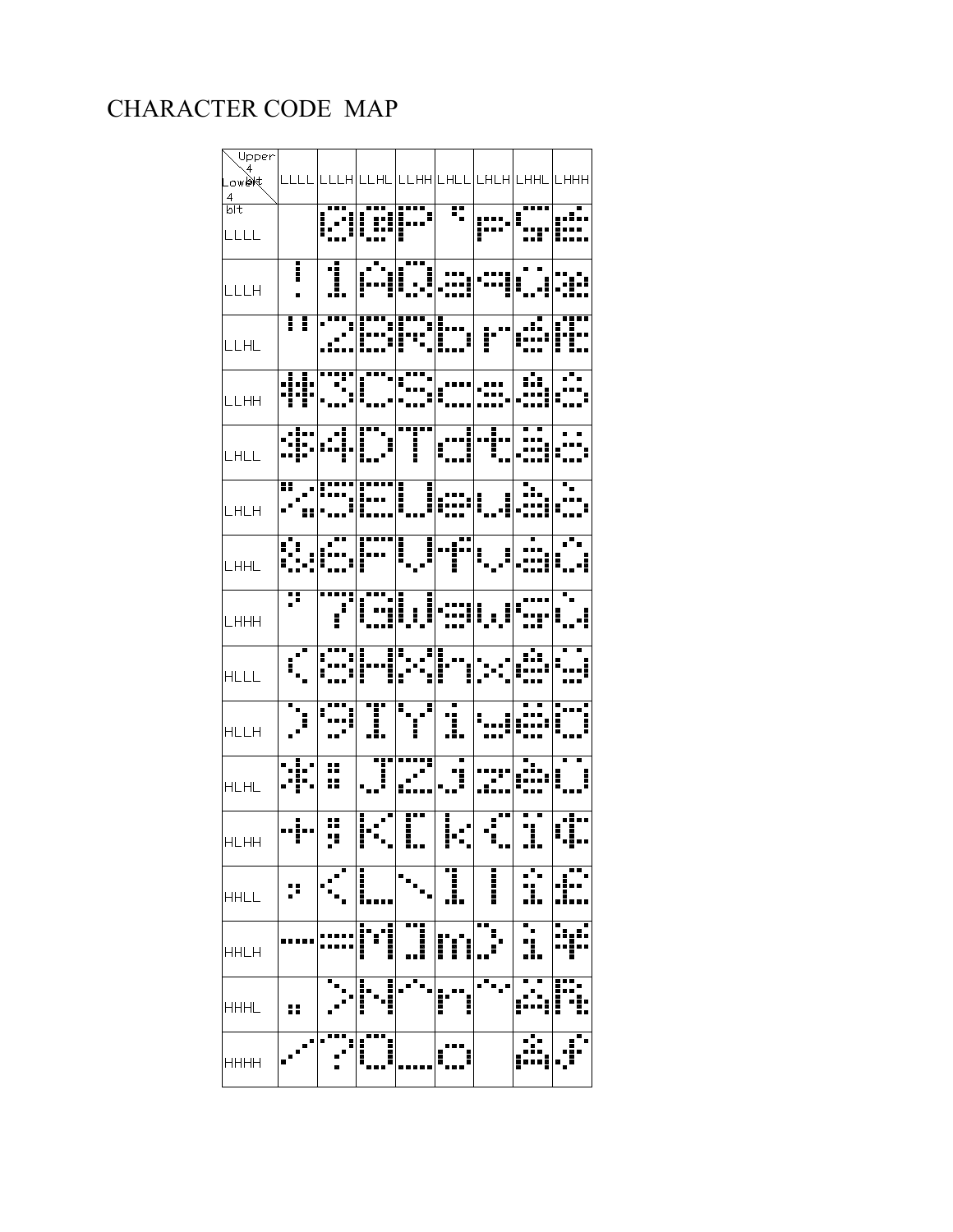## 10. Timing Characteristics

#### **Bus Timing**

 $(Vss = 0 V, VDD = 5 V)$ 

| <b>Item</b>            | <b>Symbol</b>    | Min | <b>Typ</b> | <b>Max</b> | Unit |
|------------------------|------------------|-----|------------|------------|------|
| $C/D$ Set-up Time      | tc <sub>DS</sub> | 100 |            |            | ns   |
| C/D Hold Time          | tc <sub>DH</sub> | 10  |            |            | ns   |
| CE, RD, WR Pulse Width | tCDS, tRD, tWR   | 80  |            |            | ns   |
| Data Set-up Time       | t <sub>DS</sub>  | 80  |            |            | ns   |
| Data Hold Time         | t <sub>DH</sub>  | 40  |            |            | ns   |
| <b>Access Time</b>     | tacc             |     |            | 150        | ns   |
| Output Hold Time       | to <sub>H</sub>  | 10  |            | 50         | ns   |

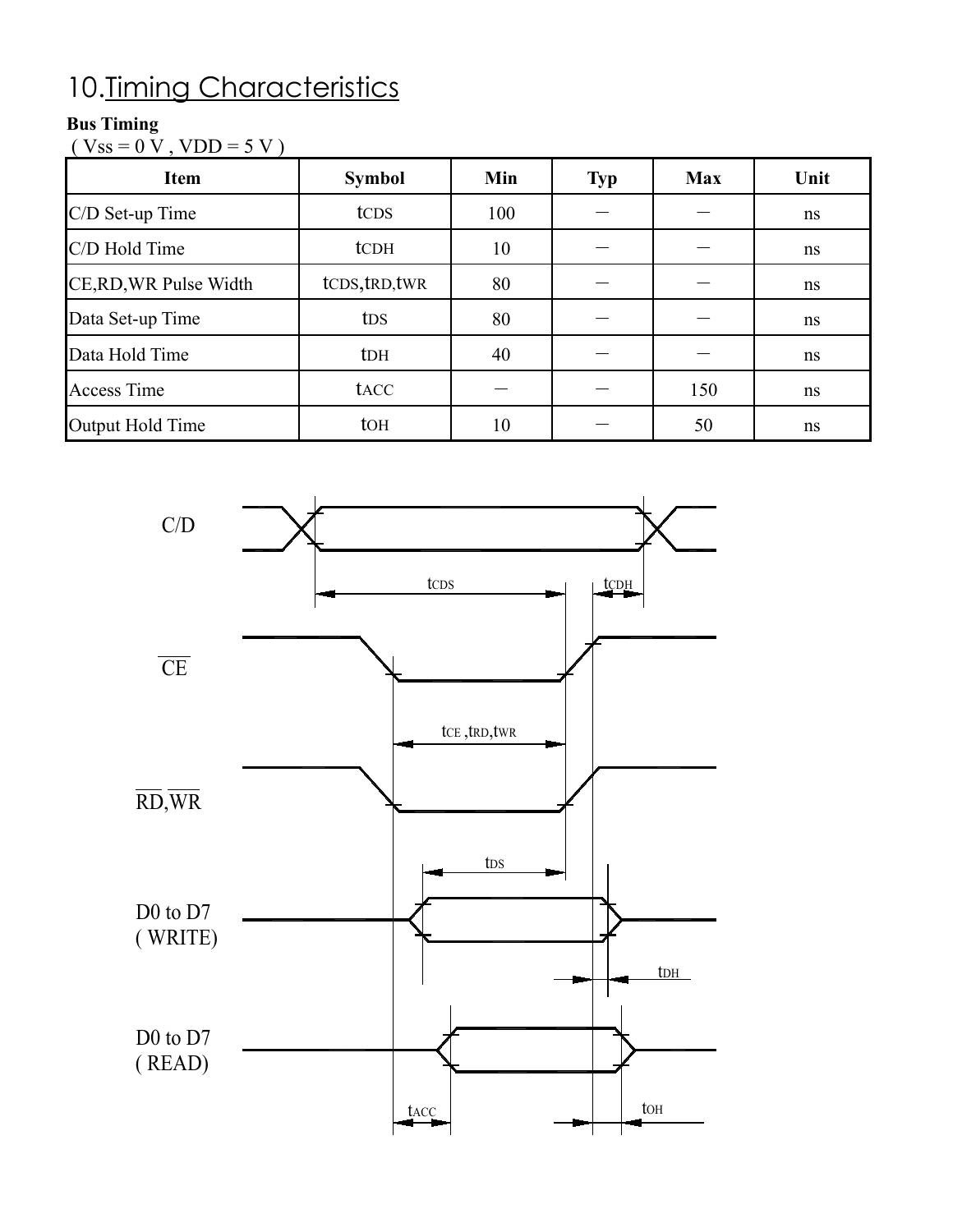### 11.RELIABILITY

| <b>Environmental Test</b>     |                                                    |                            |                |  |  |  |  |
|-------------------------------|----------------------------------------------------|----------------------------|----------------|--|--|--|--|
| <b>Test Item</b>              | <b>Content of Test</b>                             | <b>Test Condition</b>      | <b>Note</b>    |  |  |  |  |
| High Temperature              | Endurance test applying the high storage           | $80^{\circ}$ C             | $\overline{2}$ |  |  |  |  |
| storage                       | temperature for a long time.                       | 200hrs                     |                |  |  |  |  |
| Low Temperature               | Endurance test applying the high storage           | $-30^{\circ}$ C            |                |  |  |  |  |
| storage                       | temperature for a long time.                       | 200hrs                     | 1,2            |  |  |  |  |
|                               | Endurance test applying the electric stress        | $70^{\circ}$ C             |                |  |  |  |  |
| High Temperature<br>Operation | (Voltage & Current) and the thermal stress to the  | 200hrs                     |                |  |  |  |  |
|                               | element for a long time.                           |                            |                |  |  |  |  |
| Low Temperature               | Endurance test applying the electric stress under  | $-20^{\circ}$ C            | $\mathbf{1}$   |  |  |  |  |
| Operation                     | low temperature for a long time.                   | 200hrs                     |                |  |  |  |  |
|                               | The module should be allowed to stand at           |                            |                |  |  |  |  |
|                               | 60°C,90%RH max                                     |                            |                |  |  |  |  |
| High Temperature/             | For 96hrs under no-load condition excluding the    | $ 60^{\circ}C,90\%RH$      | 1,2            |  |  |  |  |
| Humidity Operation            | polarizer,                                         | $96$ hrs                   |                |  |  |  |  |
|                               | Then taking it out and drying it at normal         |                            |                |  |  |  |  |
|                               | temperature.                                       |                            |                |  |  |  |  |
|                               | The sample should be allowed stand the             |                            |                |  |  |  |  |
|                               | following 10 cycles of operation                   |                            |                |  |  |  |  |
| Thermal shock                 | -20 $^{\circ}$ C 25 $^{\circ}$ C 70 $^{\circ}$ C   | $-20^{\circ}C/70^{\circ}C$ |                |  |  |  |  |
| resistance                    |                                                    | 10 cycles                  |                |  |  |  |  |
|                               | 30 <sub>min</sub><br>30min 5min                    |                            |                |  |  |  |  |
|                               | 1 cycle                                            |                            |                |  |  |  |  |
|                               |                                                    | Total fixed                |                |  |  |  |  |
|                               |                                                    | amplitude: 1.5mm           |                |  |  |  |  |
|                               |                                                    | Vibration                  |                |  |  |  |  |
|                               |                                                    | Frequency:<br>$10-55$ Hz   |                |  |  |  |  |
| Vibration test                | Endurance test applying the vibration during       | One cycle 60               | 3              |  |  |  |  |
|                               | transportation and using.                          | seconds to 3               |                |  |  |  |  |
|                               |                                                    | directions of X, Y, Z      |                |  |  |  |  |
|                               |                                                    | Each 15<br>for             |                |  |  |  |  |
|                               |                                                    | minutes                    |                |  |  |  |  |
|                               |                                                    | $VS = 800V, RS = 1.5k$     |                |  |  |  |  |
|                               | Endurance test applying the electric stress to the | $\Omega$                   |                |  |  |  |  |
| Static electricity test       | terminal.                                          | $CS=100pF$                 |                |  |  |  |  |
|                               |                                                    | 1 time                     |                |  |  |  |  |

**Content of Reliability Test (wide temperature, -20**℃**~70**℃**)**

**Note1: No dew condensation to be observed.**

**Note2: The function test shall be conducted after 4 hours storage at the normal Temperature and humidity after remove from the test chamber.**

**Note3: Vibration test will be conducted to the product itself without putting it in a container.**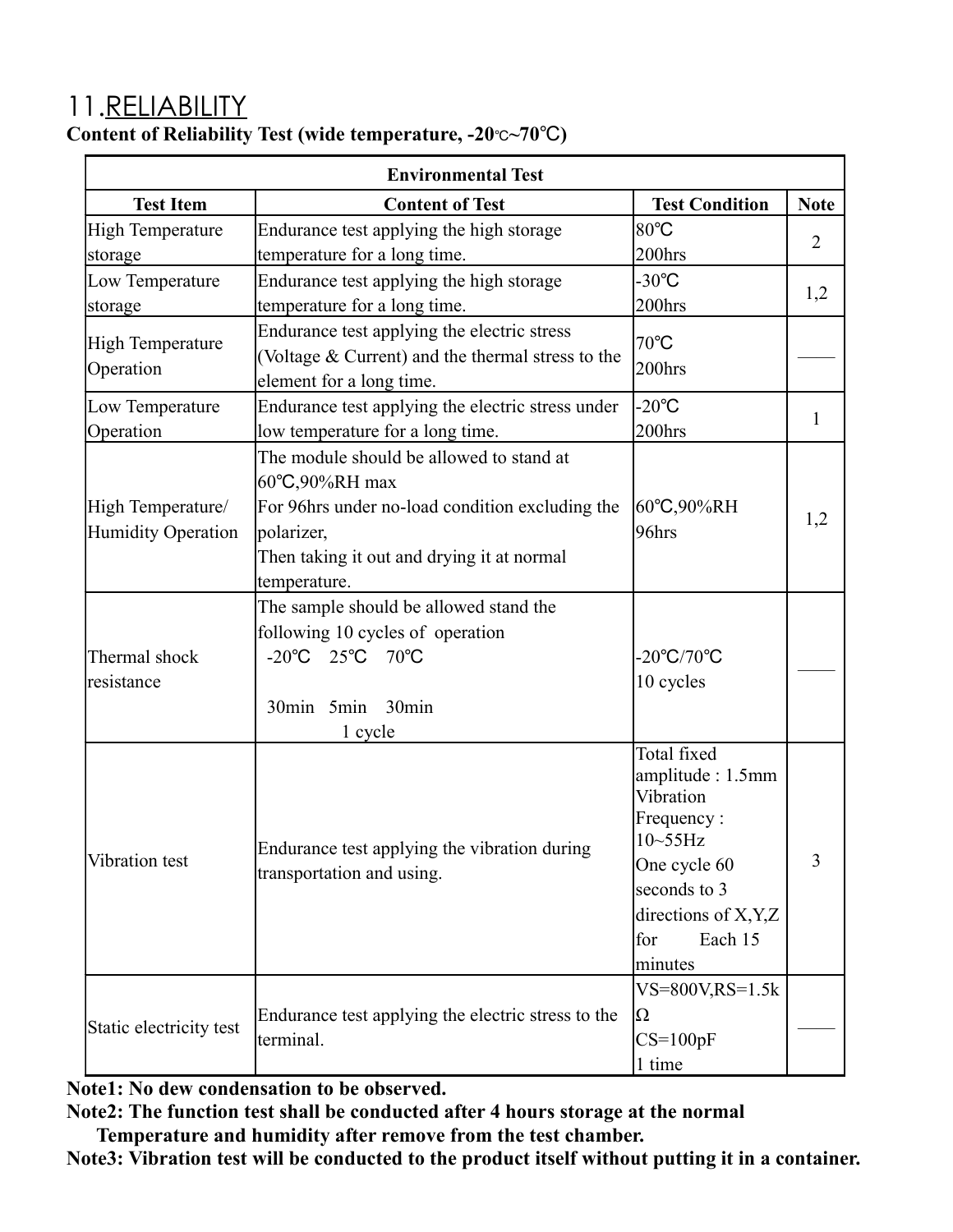#### 12. Backlight Information

| <b>PARAMETER</b>             | <b>SYMBOL MIN</b>       |     | <b>TYP</b> | <b>MAX</b> | <b>UNIT</b> | <b>CONDITION</b><br><b>TEST</b> |
|------------------------------|-------------------------|-----|------------|------------|-------------|---------------------------------|
| <b>Supply Current</b>        | <b>ILED</b>             | 96  | 120        | 180        | lm A        | $V=3.5V$                        |
| <b>Supply Voltage</b>        | $\overline{\mathbf{V}}$ | 3.4 | 3.5        | 3.6        | IV          |                                 |
| <b>Reverse Voltage</b>       | VR                      |     |            | 20         | $\mathbf V$ |                                 |
| Luminous<br><b>Intensity</b> | $\bf{IV}$               |     | 20         |            | $CD/M^2$    | $\vert$ ILED=120mA              |
| <b>Wave Length</b>           | $ \lambda p $           |     |            |            | Inm         | $ILED=120mA$                    |
| Life Time                    |                         |     | 10000      |            | Hr.         | ILED≤120mA                      |
| <b>Color</b>                 | White                   |     |            |            |             |                                 |

**Note: The LED of B/L is drive by current only, drive voltage is for reference only. drive voltage can make driving current under safety area (current between minimum and maximum).**

2.Drive from pin21,pin22